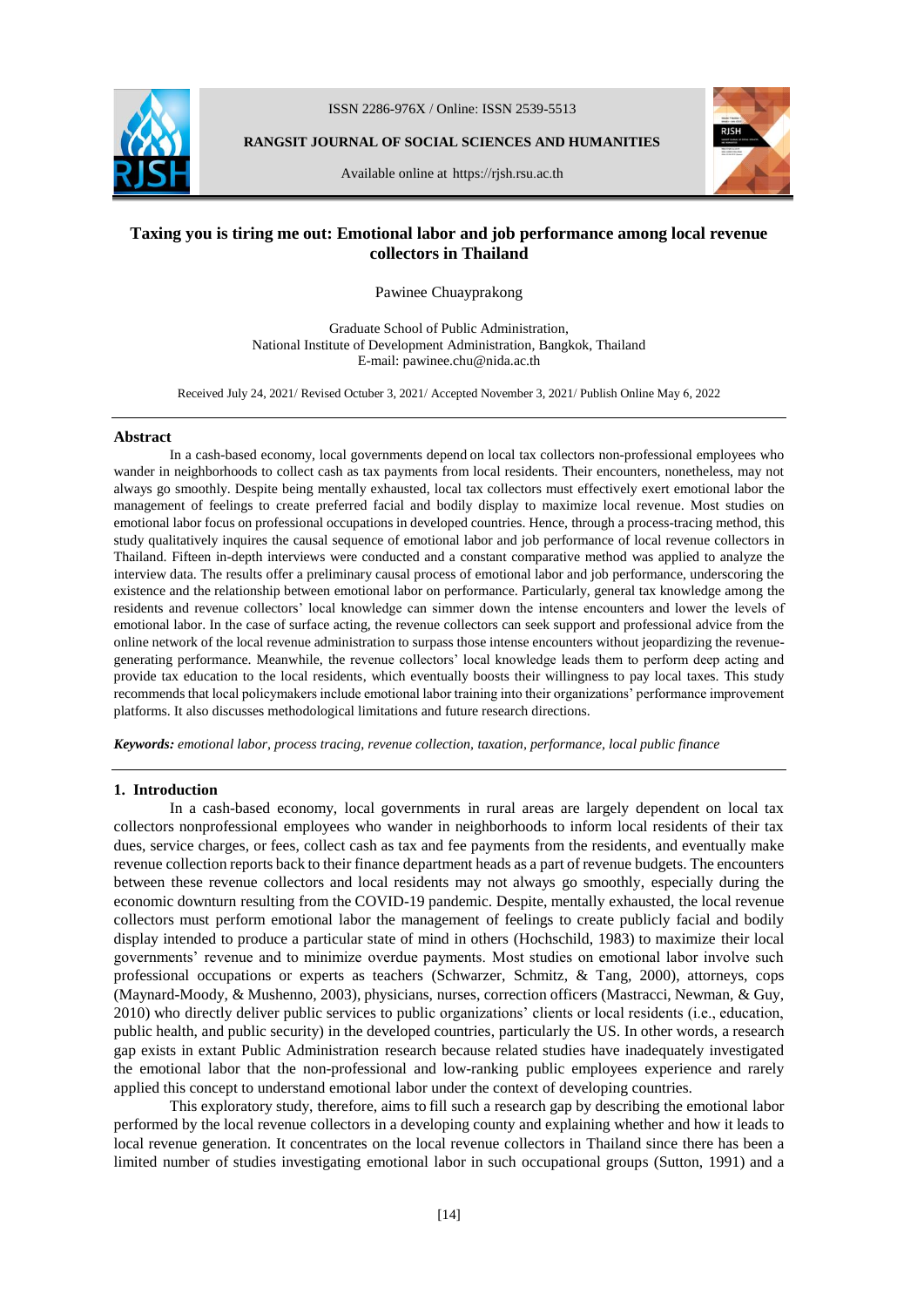developing country in the Southeast Asian region (Tamronglak, 2019). In particular, it asks the following research questions:

1) What kind of emotional labor are the local revenue collectors performing routinely?

2) How is emotional labor associated with revenue-raising performance?

# **2. Objectives**

1) To provide a thick description of emotional labor the nonprofessional public employees experience and how they manage it daily while keeping a high level of revenue-raising performance

2) To identify additional causal mechanisms of a causal process of emotional labor and its outcomes under the context of a developing country

3) To inform the policymakers in the developing countries of how to recognize and promote emotional labor management in a way that possibly enhances the revenue-raising performance among local government employees

# **3. Materials and Methods**

Since emotions and emotional labor are of people's subjective experiences, this study applies a qualitative approach to unpack the interrelationships among the local revenue collectors' occupational lives, activities, situations, and circumstances (Leavy, 2017). Specifically, the process tracing methods were chosen to develop the causal process and identify possible causal mechanisms of how emotional labor leads to revenue-raising performance under the particular occupational and spatial contexts previously mentioned (Collier, 2011). A process-tracing method centers on the abductive logic that builds an inference from both deduction and induction or analytics and empirics respectively (Van de Ven, 2007; Bennett, & Checkel, 2014). While the latter component is based on empirical data discussed later in the result section, the first component largely depends on theory construction or insight into prior knowledge and its diagnostic evidence (Collier, 2011; Mahoney, 2015).

# **3.1 Conceptualization, Conceptual Framework, and Propositions**

Three groups of related concepts and studies were focused here emotional labor, a causal sequence highlighting a process of casual mechanisms relating emotional labor to performance (from antecedents, mediators, and outcomes), and previous studies identifying and explaining the sequential mechanisms and the associations between emotional labor, mediators, and individual performance.

*Emotional labor:* Generally, emotional labor is the management of feeling to create a publicly facial and bodily display, which usually results in suppressing or inducing one's feelings that are not always pleasant, and occasionally require employees to employ a series of emotive strategies and techniques to regulate their emotions (Hochschild, 1983). These strategies and techniques can be categorized into two groups surface acting and deep acting.

- 1) Surface acting occurs when frontline staff members regulate, modify, and possibly pretend to have particular appropriate emotional expressions or outward displays without altering their inner feelings while reacting and engaging to a given situation (Cheung, & Tang, 2010; Hsieh, 2019; Roh, Moon, Yang, & Jung, 2016). Examples of surface acting include faking a smile or feigning cool and confident gestures when dealing with difficult customers.
- 2) Deep acting occurs when frontline employees modulate or elicit their inner feelings or feel underlying emotions corresponding to align with the expressions their organizations prefer, (Nixon, Yang, Spector, & Zhang, 2011; Noor, & Zainuddin, 2011). For instance, despite being mentally exhausted, a social worker always appears to be cheerful toward orphans because she or he believes that this can radiance positivity and make a huge difference in the orphans' lives (Guy, Newman, & Mastracci, 2008).

Under the context of public administration, the frontline public employees often interact with citizen customers while delivering such public goods and services as health care, education, emergency services, social work, and law enforcement (i.e., correctional measures and rehabilitation and police interrogation). As a result, appropriate displays of feelings become indispensable for quality interactions between public employees and citizen clients and determine individuals' job performance as well as an everyday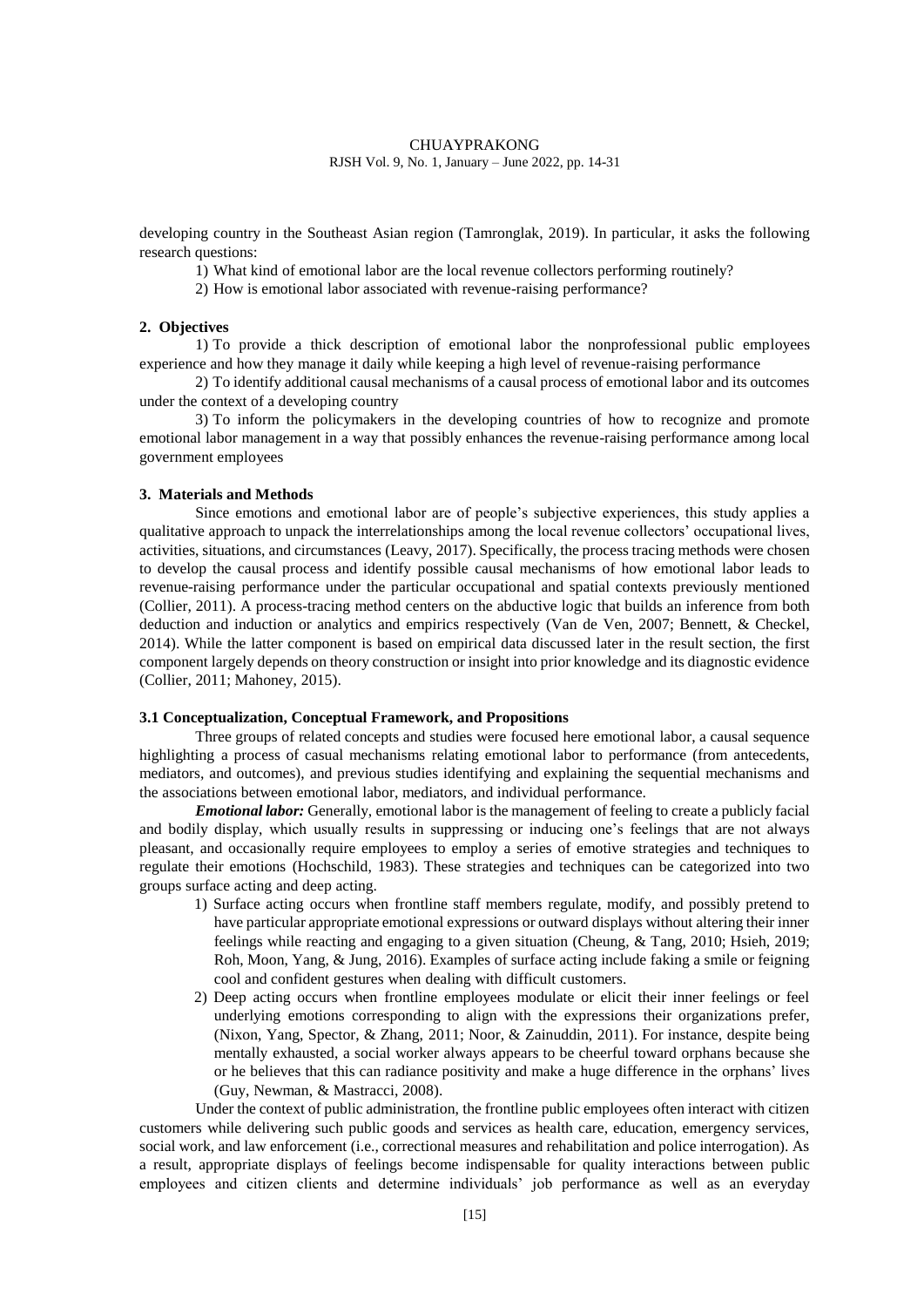performance of any public organizations and how well these organizations can achieve their goals (Ashforth, & Humphrey, 1993; Guy, Mastracci, & Yang, 2019).

*A causal sequence of emotional labor and job performance:* Generally speaking, every event in the workplace (especially one where employees feel they are treated unfairly) directly has an impact on employees in terms of their emotional reactions, feelings, and behaviors (Simillidou, Christofi, Glyptis, Papatheodorou, & Vrontis, 2020; Rupp, & Spencer, 2006). However, allowing interactional mistreatment to spawn negative feelings and later unleash anger via undesirable reactions towards customers or clients is not the best way to accomplish both individual tasks and organizational goals. Consequently, reaching high levels of both individual and organizational performance, organizations often make employees respond to those unfair treatments with appropriate displays of feelings. This type of appropriate feelings employees are expected to perform is called an organization display rule which ensures that an employee suppresses the undesirable emotions and only expresses the desirable ones (Holman, Martinez-Iñigo, & Totterdell, 2008; Allen, & Augustin, 2021). Other organizational measures and supports are also in place; for instance leadership, team support, competency-building and training programs, and a supportive work environment. Meanwhile, each employee applies self-regulation of emotions and reactions through emotional intelligence and emotional labor as previously explained. Other individual characteristics such as gender and work experience also mediate the negative impacts of those unfair treatments on job performance. The sequence of all related affective activities here can be broadly summarized by the feedback loop(s) of action or, under this context, the emotion-related management of negative input to eventually offers positive output (Diefendorff, & Gosserand, 2003; Klein, 1989).

*Empirical findings:* Based on previous studies on emotional labor, this article explains the causal sequences of emotional labor and job performance as follows.

1) The citizen-state interactions: Under the context of policy implementation and service delivery, policy designs can elicit citizens' attitudes, perceptions, and expectations of states and, as a result, determine the nature of encounters between the frontline public employees and customers or clients, which is called citizen-state interactions (Jakobsen, & Mortensen, 2016; Moynihan, Herd, & Harvey, 2014; Nisar, 2018), can incite negative feelings among the first party and require the emotional strategies and techniques later in the process.

2) Emotional dissonance: Often, there is a discrepancy between how a frontline employee feels and how he or she is expected to feel according to a certain display rule they believe to exist (Kammeyer-Mueller et al. 2012; Nguyen, Groth, & Johnson, 2016), which triggers emotional labor, taking two forms surface acting and deep acting explained earlier.

3) Emotional regulation strategies or emotional labor: Surface acting is usually negatively associated with job performance (Hülsheger, Lang, & Maier, 2010; (Hur, Shin, & Moon, 2020; Lively, 2013). For instance, public school students can detect emotional inauthenticity from surface acting performed by trainee teachers in German public schools who engage in surface acting. The students negatively perceive this fake effective delivery of their trainee teachers, resulting in the teachers' relatively low score on teaching performance (i.e., their classroom interactions become unpleasant and mundane and teaching style is not perceived as friendly and warm) (Hülsheger et al., 2010). On the contrary, deep acting often shows positive consequences on individual and organizational performance (Lee, 2021; Lee, & Kim, 2020; Liu, Prati, Perrewé, & Ferris, 2008). Specifically, despite emotional exhaustion, deep acting has positive ramifications on work outcomes in the long run by buffering the employees against negative emotions and ego depletion (Hur et al., 2020). For example, hotel employees who truly prefer to work in service organizations frequently emotionally invest in and are attentive to interactions can deliver excellent hotel service to the customers (Lee, & Kim, 2020).

4) Job performance: There are three components of job performance by each frontline employee especially in public organizations task performance, service performance, and relational performance. Under the revenue collection's context, task performance shows how well one can deliver the taxing service for which he or she is responsible. The relevant performance indicators include several taxpayer registrations, revenue levels, overdue tax payment, reduction of tax compliance cost, to name a few (National Audit Office of the United Kingdom, 2008). However, during the citizen-state interactions, public employees are also expected to actively promote equity, transparency, responsiveness, as well as other democratic outcomes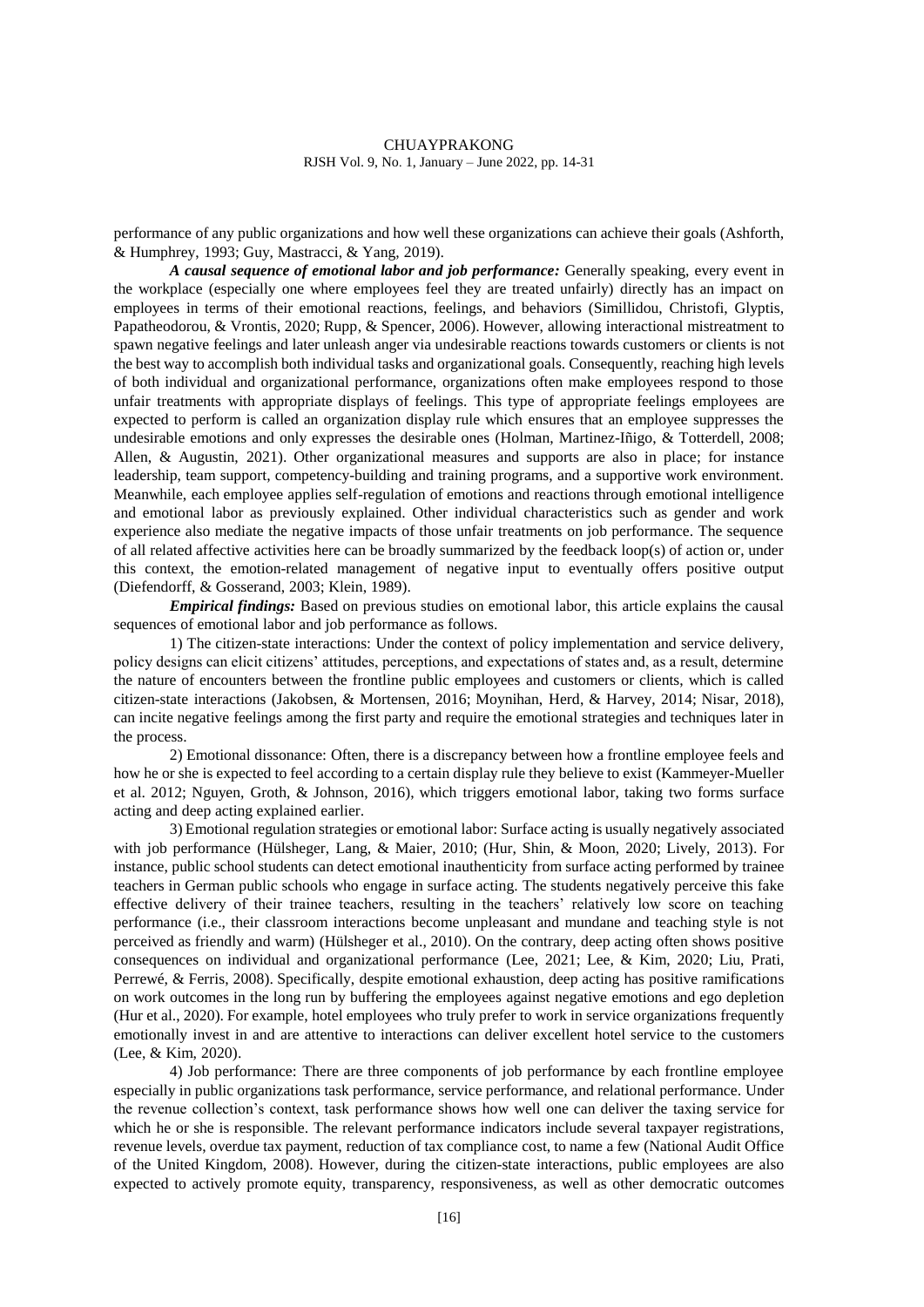(Boyne, 2002; Bozeman, 2013; Brewer, & Walker, 2009). Additionally, through emotive work, human relations, and communication skills during such interactions, a frontline employee can build or strengthen good relationships between his or her taxing organization and its citizens or taxpayers (Erickson, & Ritter, 2001; Mastracci, Newman, & Guy, 2006).

5) Mediators of emotional labor and job performance: Several intervening factors moderate the negative impact emotional labor has on performance. The frequently discussed mediators include gender, team support, emotional intelligence, and work experience. According to the Gender study in the US federal and subnational governments, a female employee is expected to be cordial, tender, and supportive during the citizen-state interactions so that they must engage in these emotions to reach high-performance levels (Yang, & Guy, 2015; Bishu, & Heckler, 2020; Meier, Mastracci, & Wilson, 2006). Note that most interactions between a frontline employee and a customer go through two feedback loops or more before ending with a certain outcome (or performance in this context).

Some mediators are involved in this type of citizen-state interaction. For example, a nurse is highly likely to offer support if he or she witnesses that his or her teammate performs deep acting (Becker, Cropanzano, Van Wagoner, & Keplinger, 2018). It significantly reduces the turnover intention that makes the employees stay on the tasks more and tends to result in desirable performance. Besides, emotional intelligence is the ability to accurately sense and constructively control one's emotional state, to sense the emotional state of another person, and as a result, to respond in a way that elicits desirable behaviors (Liu et al., 2008; Guy, & Lee, 2015). This social skill assists Chinese employees in public organizations to correctly detect interpersonal emotional cues and select the most appropriate emotional strategies to enhance his or her performance and to accomplish the individual and organizational goals (Simillidou et al., 2020; Ma, Silva, Trigo, & Callan, 2020).

The final mediator here is work experience that is positively associated with high levels of job performance. Particularly, a frontline volunteer in a nonprofit organization with many years of volunteering experience tends to feel less distressed and mentally exhausted while interacting with customers or clients (Allen, & Augustin 2021). They can perform either surface acting or deep acting, which is a part and parcel of quality service delivery. Their polite and cordial displays smooth the conflicting interactions and eventually lead to the preferred performance.

*Conceptual framework:* Based on both the relevant concepts and the previous studies on emotional labor and job performance, the conceptual framework (Figure 1) summarizes the hypothesized causal sequence from antecedents and mediators to the outcome of emotional labor (job performance).



**Note:** (A) = antecedent, (M) = mediator, (X) = causal factors, (Y) = outcome, (-) = negative association with outcome, (+) positive association with outcome,  $\rightarrow$  = casual sequence, and  $\rightarrow$  feedback loop and causal sequence

**Figure 1** The causal sequence and hypothesized associations between antecedents, mediators, and outcome of emotional labor (job performance)

*Propositions:* Given that local revenue collection is one type of service by a public organization, the details in Figure 1 can broadly offer the propositions to the research questions as follows.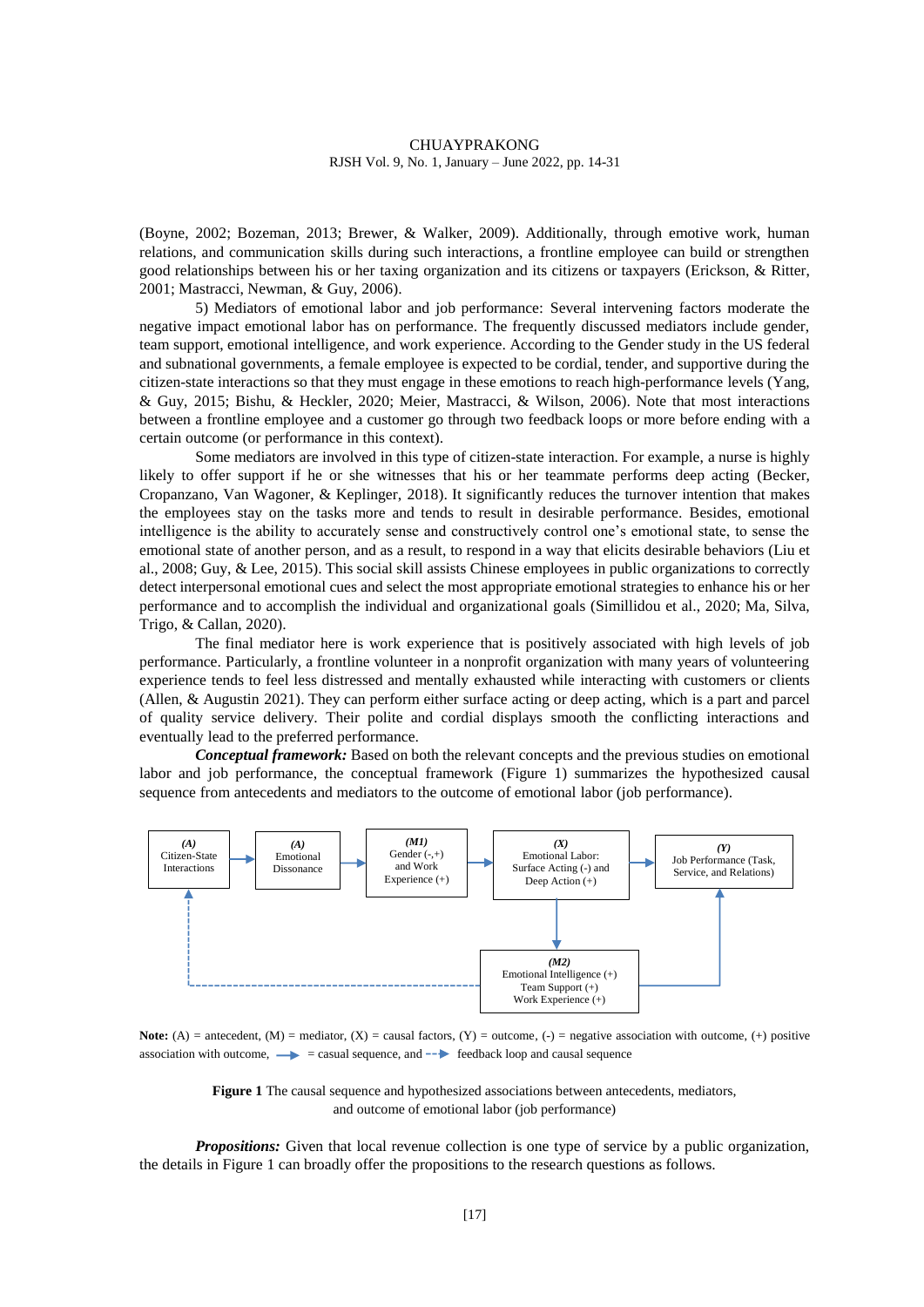*Proposition 1: The local revenue collectors must perform both surface acting and deep acting during the citizen-state interactions*

*Proposition 2: Deep acting is positively associated with revenue-raising performance, but surface acting is negatively associated with such performance. Meanwhile, work experience, emotional intelligence, and team support are associated more with deep acting, resulting in enhanced job performance.*

#### **3.2 Methods**

Applying a process-tracing method, this exploratory study qualitatively investigates the causal sequence using causal process observations (observations on contexts, process, or mechanisms) to evaluate prior explanatory propositions as well as to provide alternative means of the causal relationship of interest (Collier, 2011; Bennett, & Checkel, 2014). As a qualitative study with a process tracing, this section elaborates research design, case study and sampling, data collection, and data analysis as follows.

*Research design:* This study applies a theory-guiding process-tracing method as an overarching approach to understanding the causal process of emotional labor and job performance. A process tracing is a temporal and causal analysis of the sequence of events that constitute the causal process which must be theoretically and operationally conceptualized in detail with references to previous theories and related studies (Falleti, 2016). On this ground, the research design for a process-tracing method is abductive reasoning in which logical conclusions are drawn from both deduction and induction (Bennett, & Checkel, 2014; Van de Ven, 2007).

For a theoretical component or deductive reasoning, the previous section thoroughly reviews related theories, conceptions, and previous studies. Then, it offers a theoretical framework identifying antecedents, causal factors, mediations, and outcomes of emotional labor as well as how these variables are possibly interrelated and positively or negatively associated (Collier, 2011). Additionally, as a part of the theoryguided process-tracing method, propositions based on the conceptual framework are set to guide data collection specifically through the causal process observations (Falleti, 2016; Collier, 2011). For operational competence or inductive reasoning, this study centers on the data collection methodologically based on the causal process observations. The data collected in this study should be able to present good snapshots at a series of specific moments on how emotional labor leads to job performance (Collier, 2011). Eventually, with both deductive and inductive reasoning, the research results from a process-tracing method are presented via a causal process, incorporating an extensive process (the empirically key variables) and an intensive process (the causal interrelations among those key variables) (Falleti, 2016; George, & Bennett, 2005).

*Case study and sampling scheme:* As mentioned earlier, the emotional labor performed by nonprofessional public employees in a developing country has been inadequately explored. Therefore, this study serves as a heuristic case study that attempts to identify new variables, hypotheses, causal mechanisms, or causal paths by concentrating on the new group of participants whose expertise is relatively low but emotional labor performed is high (George, & Bennett, 2005). Note that tax collection is a unique service in that it does not directly offer any benefits to citizens. These tax collectors usually wander from one household to another either campaign or collect tax dues. See Table 1 which details how local revenue collectors do their job, the work context, and work roles that justify the possibly high levels of emotional labor (Morris, & Feldman, 1996).

To represent and highlight what is descriptively normal or average in terms of job performance in Thailand, this study selects and qualitatively collects related data from the typical cases from Thai localities (Miles, & Huberman, 1994; Gerring, 2017). Given that a per capita income can reflect an overall level of economic development, it signals the standard of living, the quality of life of the population, and the main economic activities in a particular area. These aspects, to some extent, determine the constructs of this study's interest the education level, the nature of interactions among residents (providing that most of the local revenue collectors are the local), and the level of local revenues the subnational governments can collect. These three local characteristics are thus conceptually related to task performance, service performance, and relational performance. As a result, this study samples the localities which statistically presents the average of the Office of the National Economic and Social Development Councils' 2019 gross provincial product (GPP) per capita, 172,789.92 Baht (or \$5,252.93 on July 30, 2021, as 32.894 Bath is equal to 1 USD) with the standard deviation of 158,695.55 Baht (\$4,824.45). Table 2 shows the sampling frame of typical cases of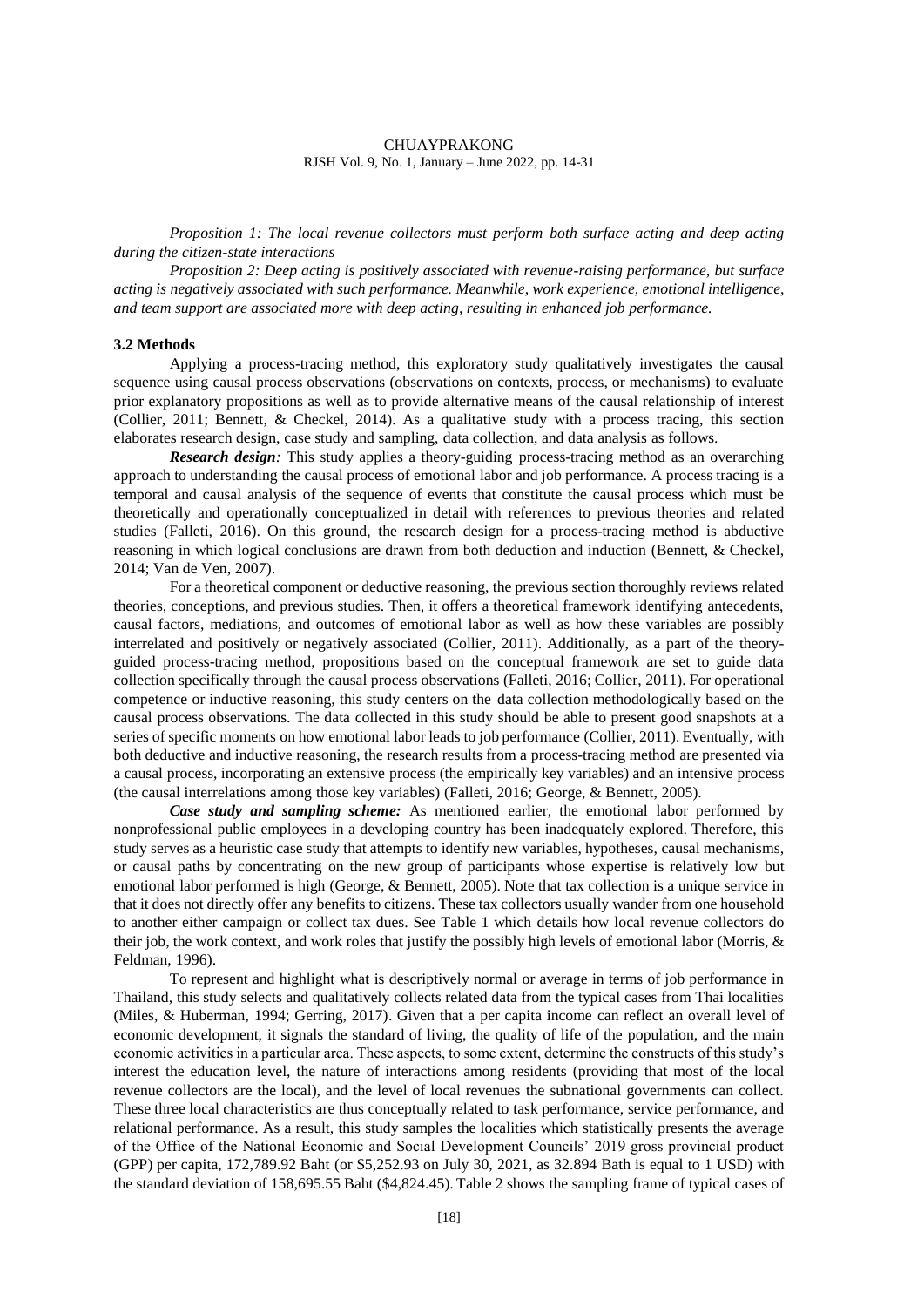job performance among local revenue collectors in the seven provinces (approximately 10 percent of totally 76 provinces in Thailand), whose GPPs per capita are the closest to the calculated mean.

| <b>Dimension</b>                   | <b>Related Work Roles</b>                                                                                                                                                                                          | <b>Relatively High Levels of Emotional Labor</b>                                                                                                                              |
|------------------------------------|--------------------------------------------------------------------------------------------------------------------------------------------------------------------------------------------------------------------|-------------------------------------------------------------------------------------------------------------------------------------------------------------------------------|
| Frequency of<br>interactions       | Daily interactions with taxpayers, campaigning,<br>and collecting several types of revenues (usually<br>costing less than \$2 per transaction, in total about<br>1,000 transactions per local revenue collector)   | The requirement to build affective bonds of<br>liking, trust, and respect despite the irritation<br>and confusion of newly implemented<br>property tax shared among taxpayers |
| Attentiveness                      | Most of the time, feeling persuasion, enthusiasm,<br>cheerfulness, detachment as well as coercion is<br>required in a quite long encounter with each<br>taxpayer especially when wandering in the<br>neighborhoods | Uncertainty and unpleasantness during such<br>encounters demanding emotion management<br>to successfully convince each taxpayer to pay<br>their tax obligations               |
| Variety of<br>emotions<br>required | A variety of emotions as well as neutral demeanors<br>ranging from cheerfulness, politeness, ignorance,<br>to toughness necessary for taxing service                                                               | A wide range of work roles demanding<br>revenue collectors exerting different types of<br>emotions for long work hours per day                                                |
| Emotional<br>dissonance            | Always being confident, cheerful, helpful, and<br>informative toward difficult, impolite citizens<br>doubting authority's transparency and fiscal<br>prudence                                                      | Dissident, suspicious taxpayers causing<br>emotional dissonance and exhaustion among<br>local revenue collectors                                                              |

| <b>Province</b>    | <b>GPP</b> (Million Baht) | Population (1,000) | <b>GPP Per Capita (Bath)</b> | Z-Score  |
|--------------------|---------------------------|--------------------|------------------------------|----------|
| Songkla            | 24,5770.92                | 1649.17            | 149,027.03                   | $-0.149$ |
| Phetchaburi        | 74,883.656                | 499.98             | 149,772.70                   | $-0.145$ |
| Kam Phang Phet     | 11,9598.93                | 780.82             | 153.169.56                   | $-0.123$ |
| Trat               | 43,891.07                 | 269.69             | 162,740.96                   | $-0.063$ |
| Surat Thani        | 210.396.35                | 1142.13            | 184.214.01                   | 0.071    |
| Prachuab Kiri Khan | 95,604.16                 | 487.96             | 195,923.01                   | 0.145    |
| Nonthaburi         | 345,410.65                | 1.751.93           | 197.159.05                   | 0.153    |

This study randomly selects Prachuab Kiri Khan province to conduct the in-depth interviews. Based on Table 2, Prachuab Khiri's GPP per capita is equal to 195,923.01 Baht (\$5,956.19) per year. Furthermore, there are three types of local jurisdictions in Thailand and most of them (about 5,300 out of 7,850 local governments) are Subdistrict or Tambon Administrative Organizations (TAOs). This study, hence, qualitatively examines the emotional labor and job performance of TAO revenue collectors in Prachuab Kiri Khan. The data collection ends once it reaches the saturation point to avoid inundation and redundancy (Leavy, 2017). However, it also sufficiently theoretically and guarantees that everything can be reasonably and diligently undertaken so that this study can identify all relevant data (Randolph, 2009).

**Data Collection:** Since most Thai localities are of a cash-based economy, direct and prolonged state-citizen encounters are a daily routine of most local revenue collectors. Often, these encounters are possibly complex and pertaining to several factors. This study, thus, conducted in-depth interviews with the semi-structured questions to grasp how those factors and revenue collection performance are interrelated as well as to facilitate comparisons of findings to the existing literature shown in the conceptual framework, enhancing confidence in the trustworthiness of the interview data (Fujii, 2018). Based on the interview protocol used to examine emotional labor performed by public officials in the United States (Guy, Newman, & Mastracci, 2008), the interview protocol for this study included the following questions.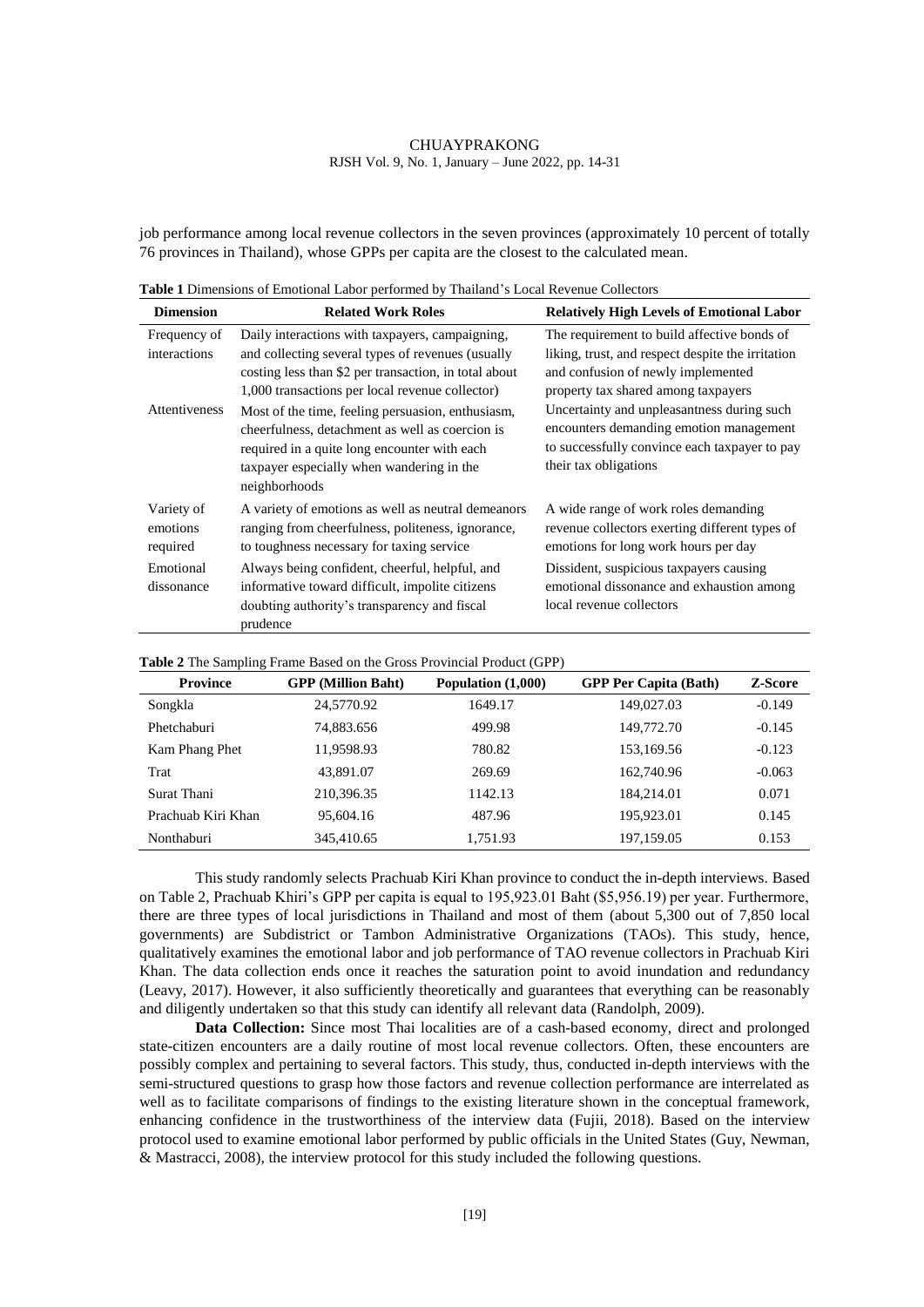- 1) Tell me about a typical day at your work
- 2) What is the work environment like?
- 3) How can you describe success in revenue collection? What are the key indicators of your job performance?
- 4) How do you establish rapport on your job especially with your clients or taxpayers?
- 5) Do you engage in emotional management and how? Can you provide examples?
- 6) What are gestures or emotional displays your organization prefers you to show?
- 7) How do your feelings or emotional conflicts with your organization's display rules affect your job performance?
- 8) What does make those situations less intense and how?

**Participants:** The in-depth interviews take place in five randomly selected local jurisdictions (whose pseudonyms are TAO A, B, C, D, and E) in Prachuab Kiri Khan Province during January 5 and February 5, 2021. There are fifteen interviewees from both executive and operational levels. The interview data from the first group (two TAO mayors and one TAO clerk) provide the overall current situations of the local revenue collections as well as the contextual elements of the sampled localities. Meanwhile, the data from the latter (three finance department heads, five revenue collectors, and three assistants to the revenue collector) offers the understandings regarding the revenue collection process, emotional labor, and job performance. Table 3 summarizes the key characteristics of all interviewees in this study.

| <b>Characteristics</b>                | Women $(n=11)$ | Percent | Men $(n=4)$ | Percent |
|---------------------------------------|----------------|---------|-------------|---------|
| Work positions                        |                |         |             |         |
| Executive leve                        | 0              | 0.00    |             | 75.00   |
| Operational level                     | 11             | 100.00  |             | 25.00   |
| Education                             |                |         |             |         |
| High school graduate                  | 6              | 54.54   |             | 25.00   |
| Bachelor's degree                     |                | 45.46   |             | 50.00   |
| Graduate's degree                     | 0              | 0.00    |             | 25.00   |
| Average work experience (years)       | 13.89          |         | 17.54       |         |
| Family status (married with children) | 9              |         | 4           |         |
| Working in the hometown               | 9              |         |             |         |

**Table 3** Demographic Characteristics of Interviewees at the Time of Interview

**Data Analysis:** To develop empirically-grounded themes or main patterns concerning key elements and their associated relationships with emotional labor and revenue-raising performance, this study conducts a constant comparative analysis based on the interview transcripts (Nowell, & Albrecht, 2018; Glaser, & Strauss, 2006; Morse et al., 2009). In other words, the transcripts are deliberately read (open coding) and then some chunks of data are chosen and summarized (selective coding) to incorporate a complete causal process (Strauss, & Corbin, 1998). Particularly, these descriptions are compared to the conceptual framework elaborated in the literature review section to (dis)confirm the propositions regarding the sequential and causal associations between emotional labor (deep acting and surface acting), its mediators (gender, work experience, emotional intelligence, and team support), other key contextual elements, and local revenueraising performance. Also, this study applies the in-vivo coding or includes the direct quotes from the interviewees into the research results to certainly offer the thick descriptions reported in the next section.

# **4. Results**

This section summarizes the study's context, its findings based on the research questions and the propositions set according to the conceptual framework, and its emergent findings, which report the results that capture themes beyond the study's original propositions.

**The overall context of sampled jurisdictions:** Most residents in the sampled localities work in the agricultural section (i.e., farming, fishery and aquaculture, and ranching). The main crops are coconuts and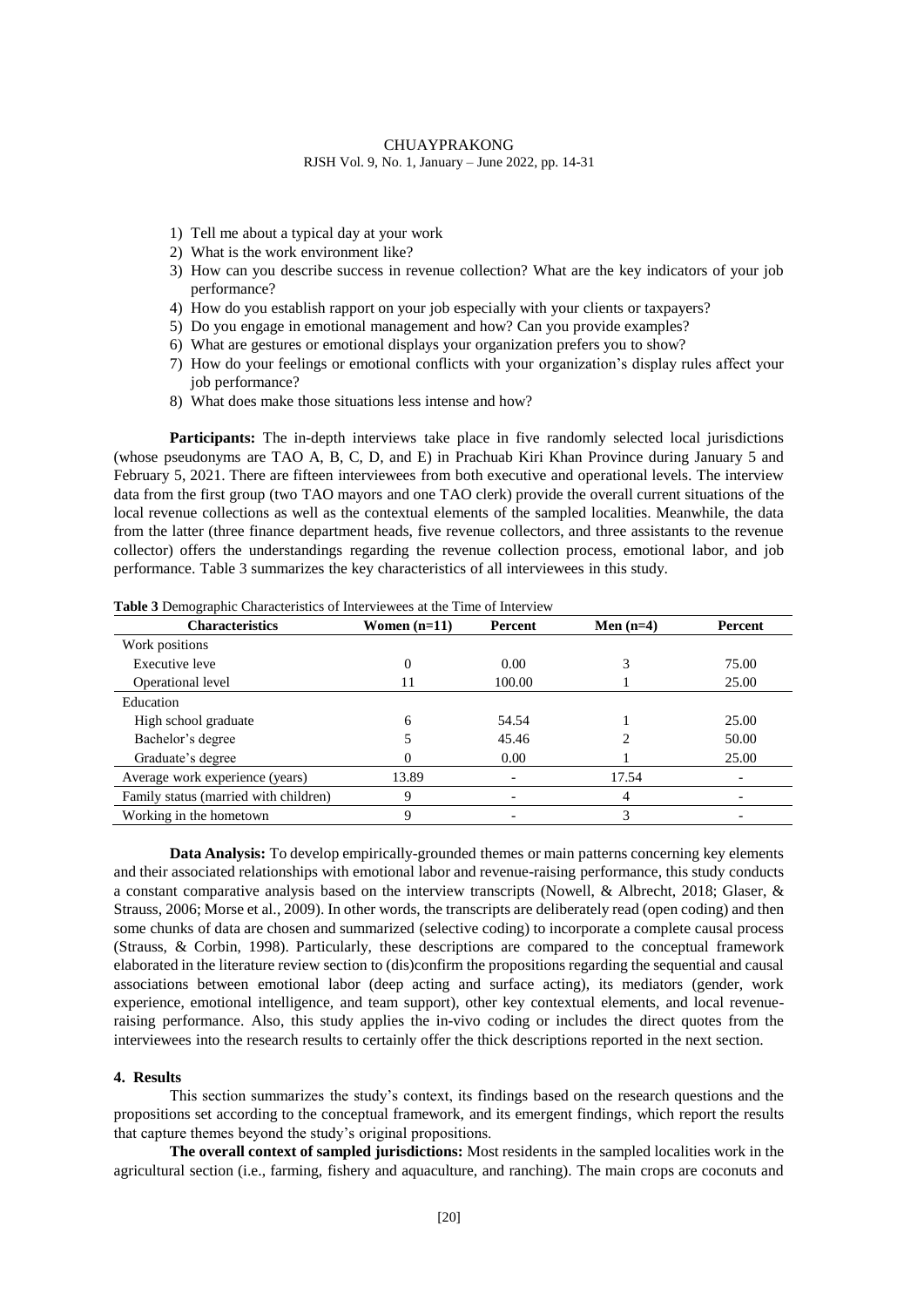oil palms. A fewer number of the residents engage in retail merchandising at their own houses, at the markets, or on the wheels, selling ready-to-eat food and beverages. Their daily routines, especially men, are out to the farm or the ocean during the day. The women are mostly stay-at-home wives, living with and taking care of the seniors their in-laws.

Regarding taxation and revenue administration, there are two main types of TAO's own-source revenues (taxes and service charges). Their main taxes include signboard tax and property tax. The central government has just updated the tax rate of the first in 2021. However, it had radically changed the whole tax structure of property tax and promulgated this new property tax in 2020. Both new standard operations procedures and new tax administration (new tax bases and property categorization, their tax rates, and their deductions and exempts) have been effective and, as a result, added into the tax calculations in each local government briefly after such promulgation as well the nation-wide administrative and managerial preparations. Besides, the service charges these localities collect are tap water charges (usually \$3.25 a month per household) and garbage management fees (the flat rate payment of \$1.25 or 50 Baht each month).

Partially elaborated earlier in Table 1, the local revenue collectors' work roles include three main areas tax policy campaign, tax administration, revenue collections, and enforcement of tax laws and regulations. A tax policy campaign includes such activities as attending a community meeting and engaging in a locality's community outreach to ensure that all residents understand and accept the tax policy. Regarding the tax and revenue administration, these local revenue collectors wander about the neighborhoods to conduct the tax survey (i.e., measuring and counting signages); to measure and determine types of buildings located in a certain parcel of land; to calculate tax dues according to the tax bases, tax rates, tax deductions, and taxexempts; and to mail and hand in the tax notice to the residents. Then, the local revenue collectors proceed with the tax or revenue collection. Most of the time, they ride their motorbikes to each household in the locality where the interactions take place and emotional labor is intensively used and managed. The local revenue collectors engage in emotional labor to avoid the mismatch between their emotional gestures and the local government's emotional display rules and to maximize tax compliance and the levels of tax revenue and service charges. Eventually, the local revenue collectors pay their attention to the tax overdue. As an unofficial measure, they usually call or visit a taxpayer and give a gentle reminder at first. These interactions also elicit intense emotional labor from the revenue collectors. However, as an official measure, they sometimes issue follow-up letters or calls. Some fines or other types of penalties may be enforced.

**Findings:** Before directly answering the research questions, this sub-section begins with an abductive picture of a causal process of emotional labor and job performance of the local revenue collectors in Thailand. Both theoretical and empirical data are incorporated and painstakingly analyzed. Note that this part identifies two groups of causal mechanisms (one triggering emotional labor and another associated with revenue-raising performance) and, simultaneously, clarifies that each mechanism is of theoretical themes according to the conceptual framework and its propositions or emergent themes according to the empirical data from the in-depth interviews. This sub-section proceeds from the antecedents (citizen-state interactions and emotional dissonance), the gender and work experience, the causal factor (emotional labor), the mediators' work experience and team support includings emotional intelligence, and the outcome (revenue raising tasks, forging good citizen-state relationships, and customer service with equity and democracy)

# *Antecedent (1) Citizen-State Interactions*

Some contextual elements play a crucial role in shaping the emotional landscape of these interactions or encounters. The interviewees specify that the relatively low level of general understanding of local taxation and the promulgation of the new property tax causes some confusion, suspicion, and dissidence toward the local governments as well as the local revenue collectors. They specifically note these emergent themes as follows:

"50 percent may understand that local tax revenue goes to community development. Another half thinks we collect their money to share and spend it with our team members" (The assistant to local revenue collector at the TAO C, January 21, 2021).

"If you talk to local residents or villagers here, you would realize that their basic knowledge on taxing system and local politics are starkly different from those who live in the city. Even we repeatedly try explaining local tax and revenue systems to them, they would just bring the issue to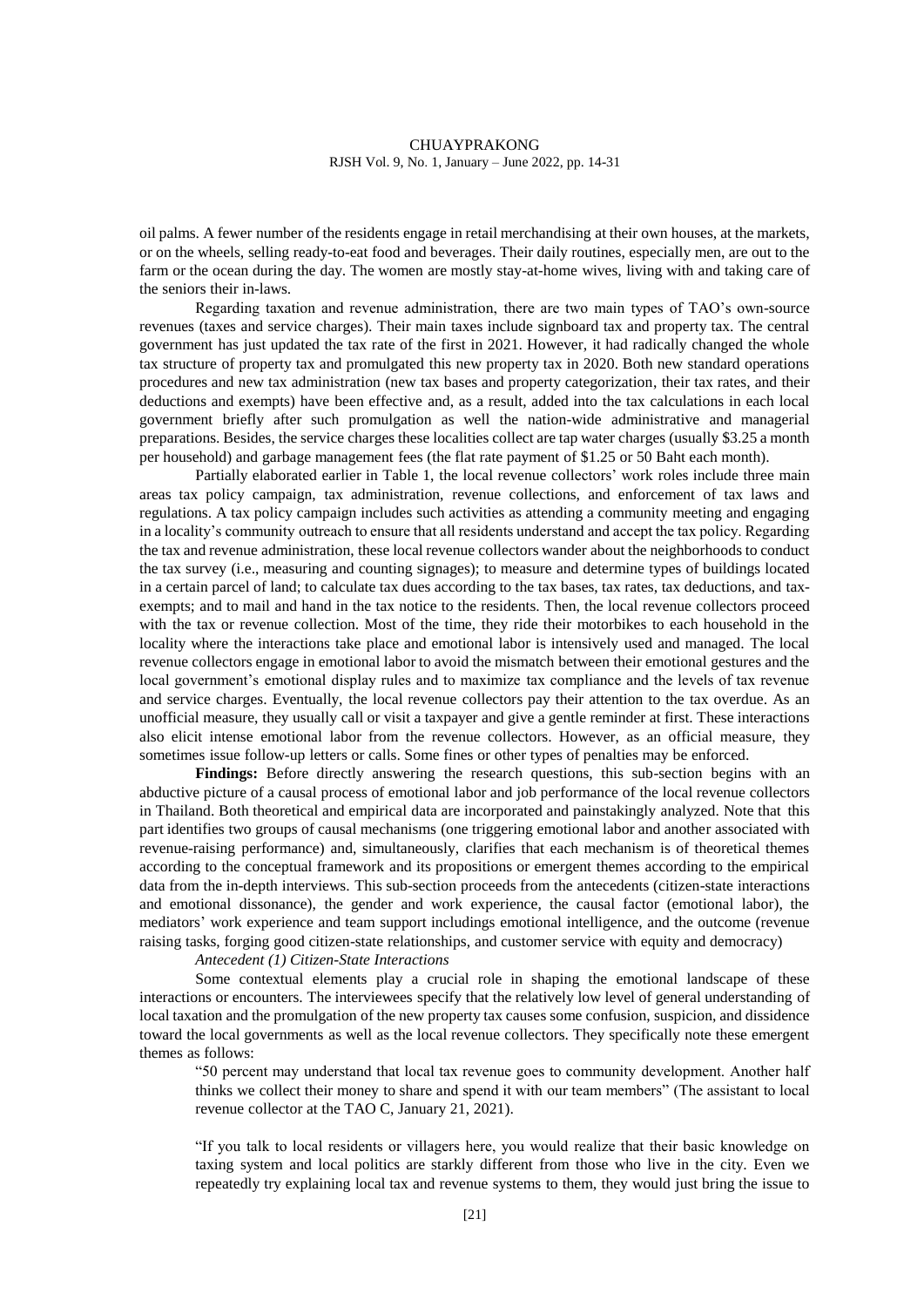the Office of Ombudsman or related agencies. This situation will never happen in urban areas" (The local revenue collector at the TAO C, January 21, 2021).

"Admittedly, the new property tax is the most complicated tax I have ever experienced. We are not well prepared. So how can we really make the local people understand and comply with it?" (The local revenue collector at the TAO E, February 3, 2021).

# *Antecedent (2) Emotional dissonance*

The emotional discrepancy occurs when what the local revenue collectors feel toward the interactions with their taxpayers is different from what they should feel according to their organization's emotional display rules. As a result, it can easily trigger intense emotional labor. As theoretically anticipated, the organization's emotion display rule exists and triggers the intensive use of emotional labor. This rule is an unwritten but generally accepted display rule that expects highly of female local revenue collectors. Particularly, they should cheerfully greet each taxpayer, invite taxpayers into the office and offer them iced water, politely and respectfully converse with them, and, restrictively, avoid confrontation with any taxpayer at all cost. Few interviewees mention that:

"Revenue collection is a woman's work. Almost every revenue collector is female. Women pay more attention to details. They are good at math. Importantly, they are much more polite, cordial, amiable, and sweeter than men" (The mayor of TAO A, January 11, 2021).

"Generally, women have manners more than men. They are usually better with people. We send them out to the community to talk with local residents and make them understand the tax and service charges the local government collects" (The finance department head at the TAO A, January 11, 2021).

"While interacting with local residents, we have to talk nicely. Remember we work in the customer service kind of department. The mayor specifically demands that we greet the residents first whatever the reason they come in or see us" (The assistant to revenue collector at the TAO B, January 13, 2021).

"When a taxpayer comes in, we have to greet and bring them some water. Also, always keep in mind that we will never fight with them whatsoever" (The finance department head at the TAO A, January 11, 2021).

#### *Causal Factor (1) Surface acting*

The local revenue collectors underscore the surface acting they often perform when interacting with taxpayers. As the conceptual framework suggests, work experience involves performing this type of emotional labor. The local revenue collectors--especially the inexperienced ones or the experienced ones facing unusual new situations or new difficult taxpayers--attempt to hide or conceal their true feelings and then politely note the issues to deal with later. Some local revenue collectors relate work experience with surface acting as follows:

"It is incredibly exhausting when a taxpayer is coming in just to rant. And we cannot and should not react" (The assistant to revenue collector at the TAO C, February 3, 2021).

"All we have for them are manners. We cannot argue or challenge them back. So, we can do nothing except politely ask them to take it easy" (The revenue collector at the TAO A, January 11, 2021).

"When I have just started working, I always said 'yes, all right' while dealing with a difficult taxpayer or while in an intense situation. We have to face it with smiles on our faces. We cannot show our anger" (The assistant to revenue collector at the TAO D, January 21, 2021).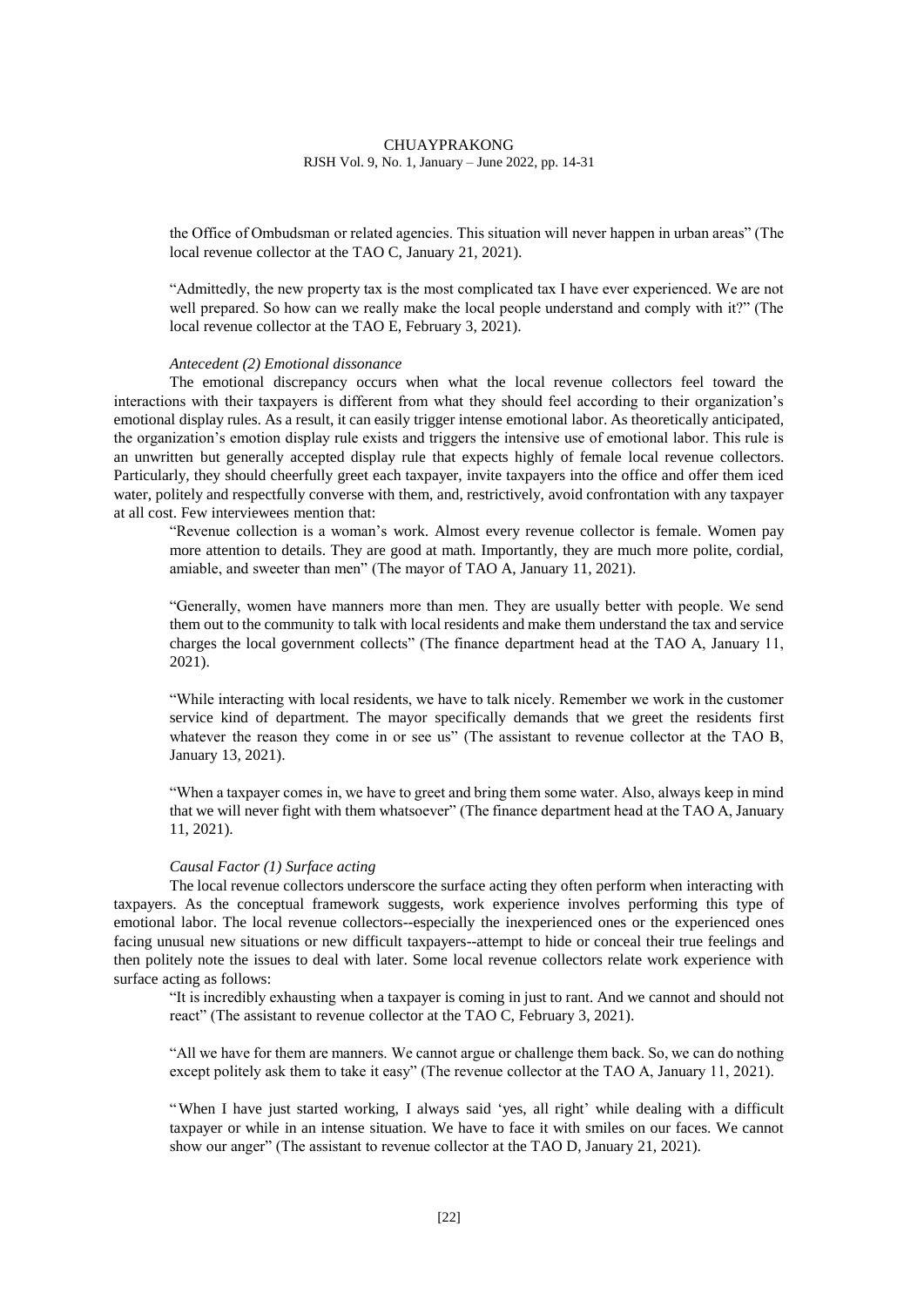#### *Causal Factor (2) Deep Acting*

The local revenue collectors perform deep acting in a variety of situations. Somewhat elaborated in the conceptual framework, work experience plays a key role in eliciting deep acting. Additionally, the emergent themes point out the cause of deep acting. Often, based on their previous social interactions and understanding the background of each household, the local revenue collectors truly understand that the source of anger, suspicion, and dissidence among local residents or villagers. It is possibly rooted in the complex tax administration, the lack of tax education, or the socioeconomic background of each taxpayer. Therefore, their ability to come to terms with the unfriendly encounters or not to take any altercation personally largely depends on both their work experiences and their local knowledge as being a local resident for a long time.

"It does not make sense if we show disappointment or disagreement to our taxpayers. They barely understand the new property tax. So, how could they really be willing to pay tax? As you see, the central government has done so little on tax campaigns specifically for the grassroots level. These taxpayers are out to the farm almost all day. They do not even really have time for watching TV" (The finance department head at the TAO A, January 11, 2021).

"Well, I go to their house asking for their money every month. And usually more than once a month for different types of taxes or service charges. Also, it's difficult to directly link their tax payment to the benefits they receive. Yeah, so it is common if they get sick of us" (The assistant to revenue collector at the TAO A, January 11, 2021).

"The key to managing our emotions is to keep in mind that there is a misunderstanding in the new property tax. The residents and villagers have to pay for this tax a lot more than before so they get angry. We just stay calm and are not going to take it personally because whoever talks to them regarding this matter will just get scolded" (The finance department head at the TAO D, February 2, 2021).

"It does not seem like some of them are not willing to pay. They are simply very poor. Or occasionally they cannot make ends meet" (The assistant to revenue collector at the TAO C, February 3, 2021).

**Research Question 1 and Proposition 1:** The research results on the associations between the antecedents, the mediators of emotional labor, and the emotional labor can be summarized that similar to proposition 1, the local revenue collectors in Thailand perform both surface acting and deep acting due to the emotional dissonance between what they actually feel and what they are expected to feel, or called the organization's display rules. Particularly, this discrepancy is caused by the collector's demographic characteristics (being female and limited work inexperience), the lack of general knowledge of the local tax system among local residents, and the complex tax administration designed by the central government (especially in case of the promulgation of new property tax in 2020). These causal elements elicit high levels of emotional labor, particularly surface acting, from the local revenue collectors. Nonetheless, some mediators can lessen the intensity of emotional labor. Work experience and local knowledge among the local revenue collectors require lower levels of emotional labor from the local revenue collectors. Also, these two causal elements diverge them to perform deep acting, instead of surface acting.

#### *Job performance*

There are two paths of the causal process from emotional labor to revenue-raising performance. The first path is how surface acting is associated with job performance. This type of emotional labor usually ends with the local revenue collectors fading or disappearing from the intense situations or altercation with the taxpayers. Some of the local revenue collectors provide the following examples of this emotional withdrawal, which results in undesirable performance or sometimes results in acceptable revenue-raising performance if there is support from their team members or their professional network.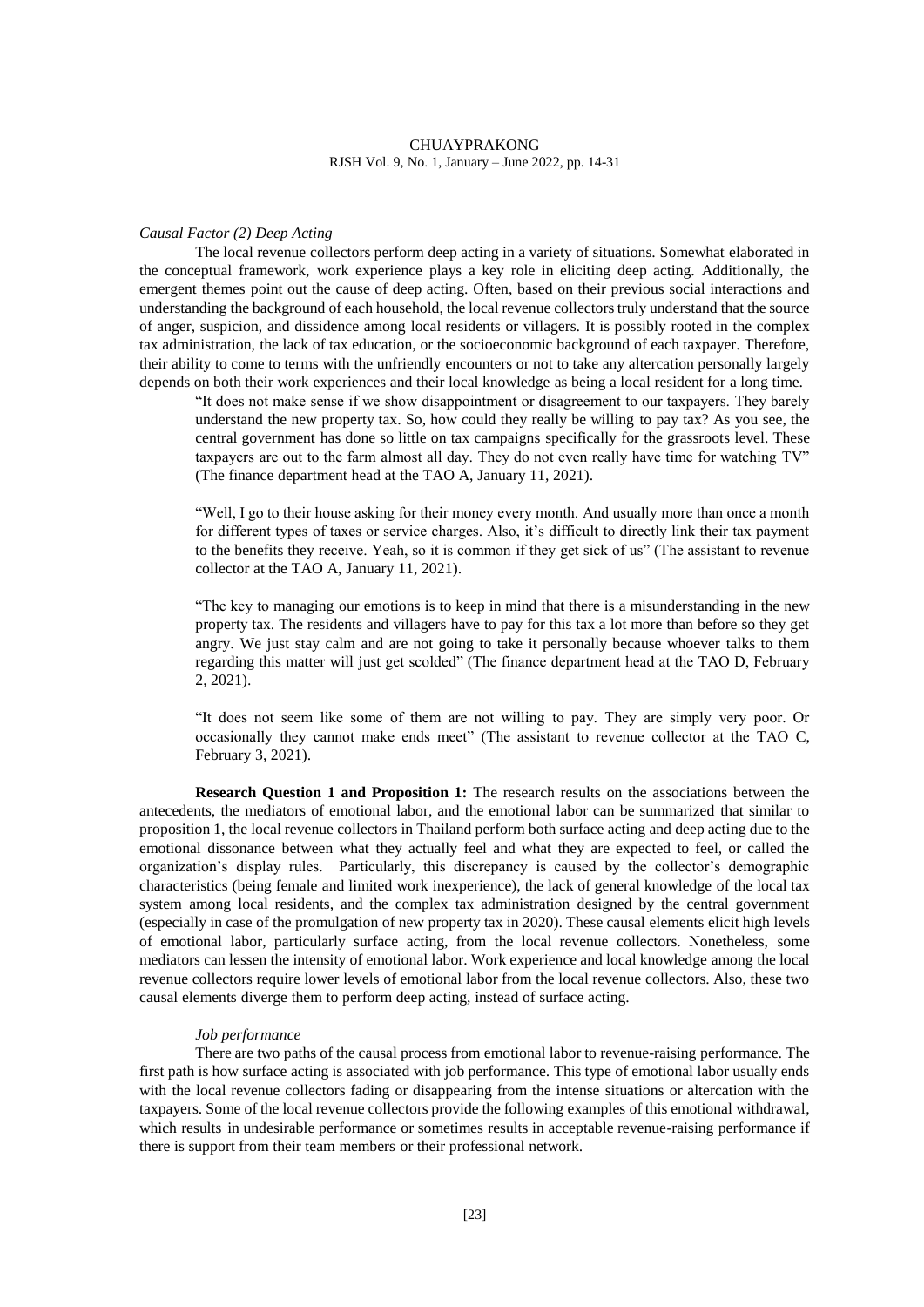"I just step back from an angry taxpayer and inform him that I will come back later. But sometimes I will ask my work partner or other team members to revisit that angry resident's house (The assistant to revenue collector at the TAO A, January 11, 2021).

"Sometimes in a difficult situation or intense exchange with taxpayers, I make an ingenuine apology and leave the scene. I just need a break at that moment" (The assistant to revenue collector at the TAO B, January 13, 2021).

"If there is an altercation, I will just ask them to come in and pay at the local government building later" (The revenue collector at the TAO E, February 3, 2021).

"If it is urgent, I can call someone in the LINE group of local revenue collectors and ask for their suggestions. Most of them are informative and helpful" (The revenue collector at the TAO A, January 11, 2021).

Meanwhile, the second path of the causal process shows how deep acting is associated with job performance. The experienced local revenue collectors must put more emotional effort in terms of tax education to make the taxpayers with limited understanding of the local tax system comply with the tax rules and regulations, which can forge good relationships with local residents; add equity, transparency, and democracy into taxing service; and eventually increase the levels of revenue generation. The following statements are the example of enhanced job performance from deep acting.

"Our accomplishment is to have zero tax overdue. If there is a chance and I can explain my tax calculation, the residents tend to pay their tax dues. So, if there are confusions or questions from the taxpayers, we must be ready and well-prepared to provide answers and explanation" (The assistant to revenue collector at the TAO B, January 13, 2021).

"I always have a mini-whiteboard and markers with me especially while wandering in the neighborhoods. So that I can help a resident calculate their tax burden. Correct tax calculation helps convince them to pay tax" (The revenue collector at the TAO A, January 11, 2021).

"The good local revenue collectors provide the taxing service with fairness and have the local government's and the citizen's interests at heart. Keep in mind that the residents do have no or limited knowledge and information regarding tax system" (The local revenue collector at the TAO C, January 21, 2021).

"If we can forge a good relationship with local residents. They are likely to pay tax easily" (The revenue collector at the TAO A, January 11, 2021).

# *Feedback loop*

Despite the attempts to explain tax calculation and other types of prolonged citizen-state interactions, the local residents, from time to time, negotiate tax burden with the local revenue collectors. It starts the causal process all over again because it may cause emotional dissonance as well as elicits surface acting and/or deep acting from the local revenue collectors. The local revenue collectors who are the local people themselves may face this situation more often than those who are from other districts or provinces. Some provide details of this situation as follows.

"They would ask for me to advance the garbage management fees for them. I have to respectfully explain to them that I do not have much money myself. And this may end with a penalty for them" (The assistant to revenue collector at the TAO A, January 11, 2021).

"After I measure a signboard and inform the shop owner whom I know well of his signboard tax dues. He casually complains that it does not match with what they earn from the shop and ask me how to make such tax dues lower" (The assistant to revenue collector at the TAO A, January 11, 2021).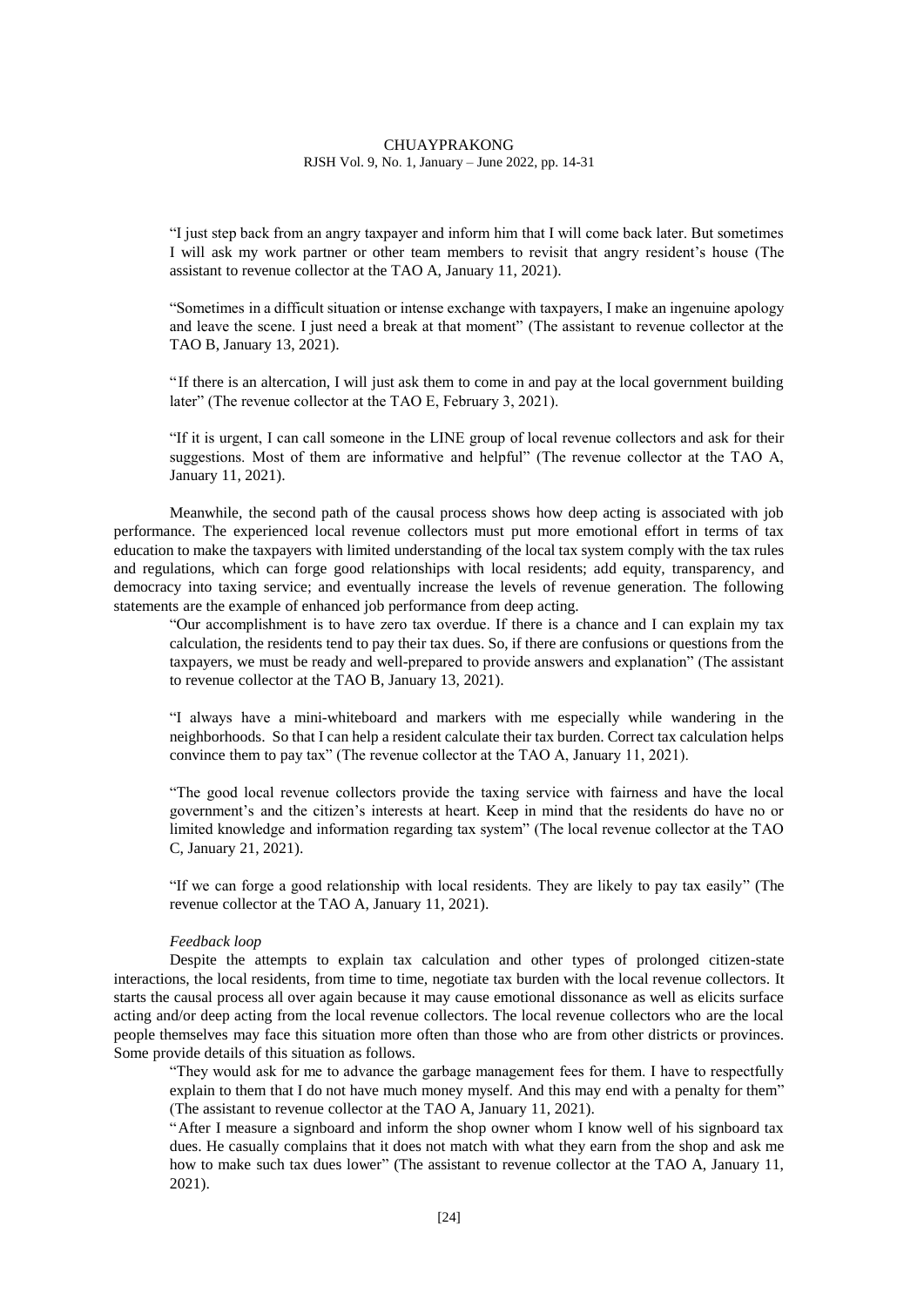**Research Question 2 and Proposition 2:** Regarding the second research question of "how is emotional labor associated with revenue-raising performance?", the results here suggest that surface acting may lead to relatively low levels of job performance among local revenue collectors but deep acting possibly leads to relatively high levels of all components of job performance (to forge good relationships with local residents; to add equity, transparency, and democracy into taxing service; and eventually to increase the levels of revenue generation). These findings are mostly consistent with proposition 2.

However, the mediators of job performance such as team support and support from a professional network can help the local revenue collectors who perform surface acting keep the high levels of local revenue generation. Meanwhile, work experience is the mediator of performance in the case of deep acting. The local revenue collectors with many years of work experience can make use of tax educational techniques to forge a good relationship with local taxpayers as well as to convince them to pay their tax dues. Therefore, this partially confirms proposition 2 that work experience, team support, and support from the professional network are the main mediators that can lead to preferred job performance among local revenue collectors. Additionally, local knowledge is possibly associated with a feedback loop. In other words, local residents usually negotiate tax dues with the local revenue collectors whom they know for a long period and not with someone from outside the community, resulting in another round of the emotional labor process as explained at length earlier.

Based on both answers, it can be said that there are few emergent mediators inductively from the empirical data added into the conceptual framework from the literature review section. This study, hence, can summarize the causal sequence of emotional labor and job performance through the elaborated casual graph as shown in Figure 2 (Gerring, 2012).



2) Elements in italic implies emergent themes  $3) \rightarrow$  Causal relationship  $4)$  ---> Feedback



#### **5. Discussion**

Overall, it can be said that there exist causal relationships between emotional labor and job performance in the case of nonprofessional employees who work for public organizations in developing countries. Deductively, the process-tracing method here underscores the significance of the theoretical mechanisms regarding causal elements of emotional dissonance, gender (female), work experience, and team support. Inductively, this study also identifies the emergent causal mechanisms—general local knowledge and local knowledge which helps frontline employees avoid emotional exhaustion and professional network which can enhance their job performance. Additionally, the deep acting and work experience altogether facilitating the tax education to residents can enhance job performance among local revenue collectors in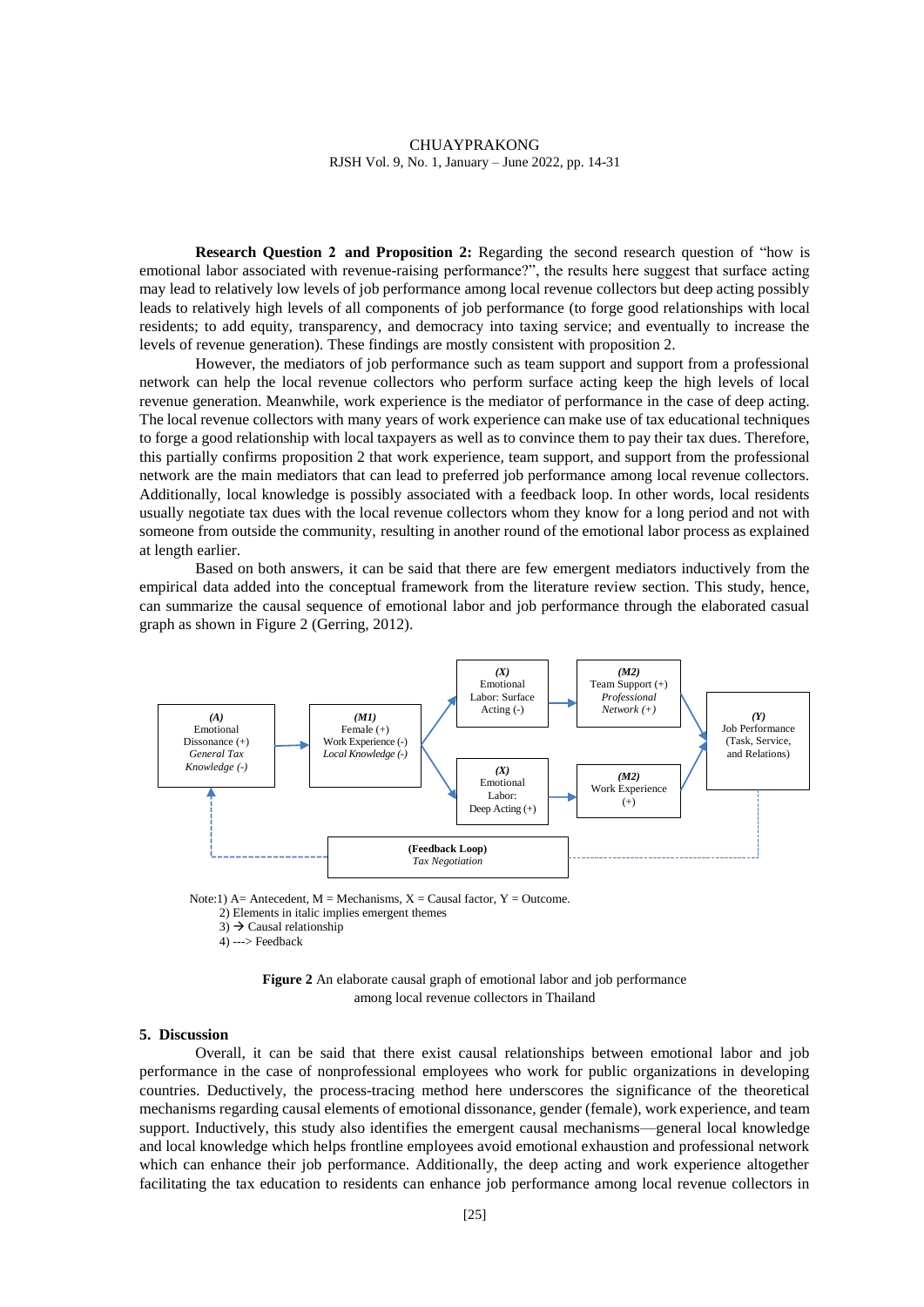terms of revenue generation, equitable and transparent taxing service, and good relations with the community. It also helps frontline employees circumvent tax negotiations which likely result in repeatedly engaging intense emotional labor and undesirable job performance. Based on these theoretical and emergent findings, there are causal mechanisms worth discussing.

**1) Emotional labor and performance management in revenue administration:** First and foremost, the empirical findings echo the causal relationships between these two components of the daily routine at work of every frontline public employee. Like other professional occupations (teachers, professors, policemen, correction officers, attorneys, physicians, nurses, etc.) local revenue collectors who are nonexperts and do not have direct quid-pro-quo relationships with taxpayers tend to exert emotional labor in the same levels, if not higher, as other professionals during the citizen-state interactions. Therefore, in general, emotive prowess is probably as important as cognitive, technical, and political capabilities and certainly is needed for high performance or getting public services done effectively, equitably, and cordially (Guy, Mastracci, & Yang, 2019). Performance management in the public sector has started to fully embrace emotional labor into performance design, measures, compensation, and improvement to ensure and promote efficiency, effectiveness, equity, and democracy in public service delivery (Chi, & Grandey, 2019; Grandey, & Sayre, 2019).

**2) Local fiscal autonomy, administrative burden, and emotional labor:** Historically speaking, much of the developing world is characterized by highly centralized public sectors (Oates, 1985; USAID, 2000). After the promulgation of decentralization policy, the subnational governments are expected to possess autonomy in making decisions for the provision of public services, personnel administration, and finance and revenue administration. Nevertheless, many local governments in developing countries possess a limited degree of tax autonomy since their central governments still fully or partially determine local tax base, local tax rate, and local tax exemptions. Unless a tax policy and its administration are based on a bottomup approach (being formulated by local civic engagement or by local councils and then proactively campaigned), local people tend to have limited or inadequate general tax knowledge. Often, the local revenue collectors who only implement such tax policy face angry, misunderstanding local residents and villagers, and tax negotiation or altercations. They opt for surface acting to surpass intense engagement but are likely to end with undesirable job performance (unable to collect tax or revenue and unable to cordially forge good relations with the community).

Note that residents are willing to fully understand a local tax system and local revenue administration. Occasionally, new or complex tax policies and measures can undermine the residents' and villagers' willingness to invest their time and resources in updating and reading tax laws and regulations or asking for clarification from the authorities. This signifies the association between learning cost—any costs arise from engaging in a searching process to collect information about tax measures and building understanding of whether they are required to pay tax or eligible for tax-exempts—and tax compliance (Moynihan et al., 2014; Herd, & Moynihan, 2019). The central governments possibly in incorporation with local governments should take into account this learning cost and then design appropriate or customized approaches to tax campaigns to enhance general tax knowledge as well as tax compliance among local residents and villagers in rural areas.

**3) Local knowledge and pedagogical approach to tax education:** One of several trends of Asian labor markets which have continued for decades is that many young graduates express their preferences to work close to where they grew up (Li, Fang, Song, Chen, & Wang, 2020; Woo, & Kim, 2020). In this case study, four out of five interviewees serve as the local revenue collectors or the assistants for local governments in their hometowns. Therefore, their local knowledge becomes highly beneficial in local revenue administration. Often held by community members and acquired through life experience, local knowledge or sometimes called contextual intelligence is an organized body of thoughts regarding local contexts or settings and their specific characteristics, circumstances, events, and relationships as well as an important understanding of their meanings (Corburn, 2007; 2003).

Understanding the socio-economic and demographic characteristics of each household, these local revenue collectors with local knowledge fully understands the reasons behind hostile reactions from local residents or villagers and then automatically opt for deep-acting to have them comply with tax laws and regulations. Under this context of revenue collectors in a developing country, tax education is so crucial that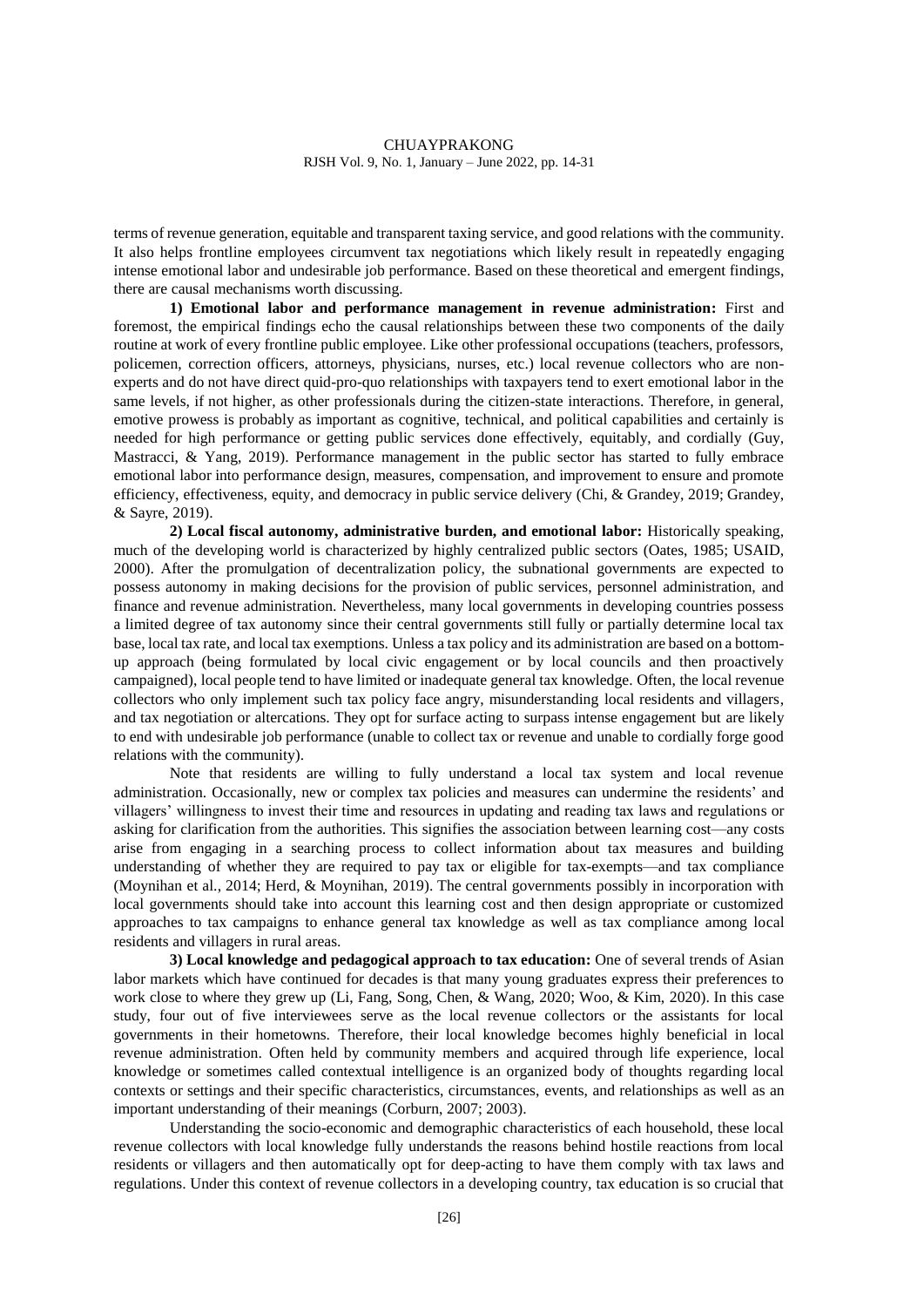there should be a better pedagogical approach to understanding the rationales of new tax laws and revenue administration and calculating tax amounts, which can boost the levels of general tax knowledge among the local residents and eventually increase the overall job performance of the local revenue collectors as well as local governments' revenue levels. Even though some experienced local revenue collectors have been finding their own best approach to tax education, there exist some good practices that can be readily shared and learned without any costs. Accordingly, the capacity-building programs for the local revenue collectors should include the pedagogical approaches to local tax education to enhance overall job performance and revenue generation for local governments.

**4) Online professional network, street-level bureaucrats, and sociological institutions in local revenue administration:** Even though there is no official professional network for local public employees at the operational level, an online unofficial group of local revenue collectors plays a role in local revenue administration and performance. The local revenue collectors may seek team support from the work partners or others working in the finance department, while facing intense encounters with taxpayers, applying new tax rules and regulations, or solving technical obstacles with bookkeeping and online reporting tax revenues. However, most of the time, they wander in the neighborhoods and communities so that they largely depend on prompt consultation and suggestions from this online unofficial group via LINE application. Accordingly, like other types of street-level bureaucrats whom almost all the time interact with customers or deliver services directly to customers, the local revenue collectors are dependent on administrative discretion and work autonomy to accomplish their responsibilities despite several tax rules and regulations as well as standards of procedures stated in the new property tax and the new signboard tax (Lipsky, 2010). They create and share a sociological institution or the cognitive scripts, moral templates that provide the frame of meanings guiding their operational and managerial behaviors toward the goal accomplishment of collecting local taxes (Hall, & Taylor, 1996; Dimaggio, & Powell, 1983).

# **6. Conclusion**

This study asks two main questions: "what is emotional labor the local revenue collectors perform?" and "how is emotional labor associated with revenue-raising performance?". With the process-tracing method and in-depth interviews with local revenue collectors in Thailand, the answer to the first question is that: the local revenue collectors in Thailand perform both surface acting and deep acting due to the emotional dissonance between what they feel and what they are expected to feel. Particularly, this discrepancy is partially caused by the collector's demographic characteristics (being female and limited work inexperience), the lack of general knowledge of the local tax system among the local residents, and the complex tax administration designed by the central government. Nonetheless, there are some mediators which can lessen the intensity of emotional labor, including work experience and local knowledge. For the second question, this study found that surface acting may lead to relatively low levels of job performance among the local revenue collectors but deep acting possibly leads to relatively high levels of job performance. The mediators of job performance such as team support and support from a professional network can help the local revenue collectors who perform surface acting to keep the high levels of local revenue generation. Meanwhile, work experience is the mediator of deep acting and job performance. Theoretically speaking, fulfilling the research goals through a method tracing, this study adds a few new causal mechanisms into the emotional labor studies. First, the general tax knowledge and local knowledge can lessen the intensity of emotional labor and divert a local revenue collector to exert deep acting, instead of surface acting, which leads to higher levels of job performances (to forge good relationships with local residents; to add equity, transparency, and democracy into taxing service; and eventually to increase the levels of revenue generation). Second, the online unofficial professional network of local revenue collectors is an incredibly helpful and informative source of instant consultation and advice that can complement, if not substitute, the team support. This network provides the somehow taken-for-granted predispositions, scripts, or schemas oriented to revenue generation and simultaneously promotes work autonomy which is necessary for accomplishing tasks bound to new laws and regulations. Third, this study identifies the feedback loop caused by the taxpayers' negotiations that trigger at least another round of emotional labor and management. It highlights the fact that, without deep acting and tax education with a customized pedagogical approach, the taxpayers may strongly show lower levels of tax compliance or willingness to pay local taxes and service charges.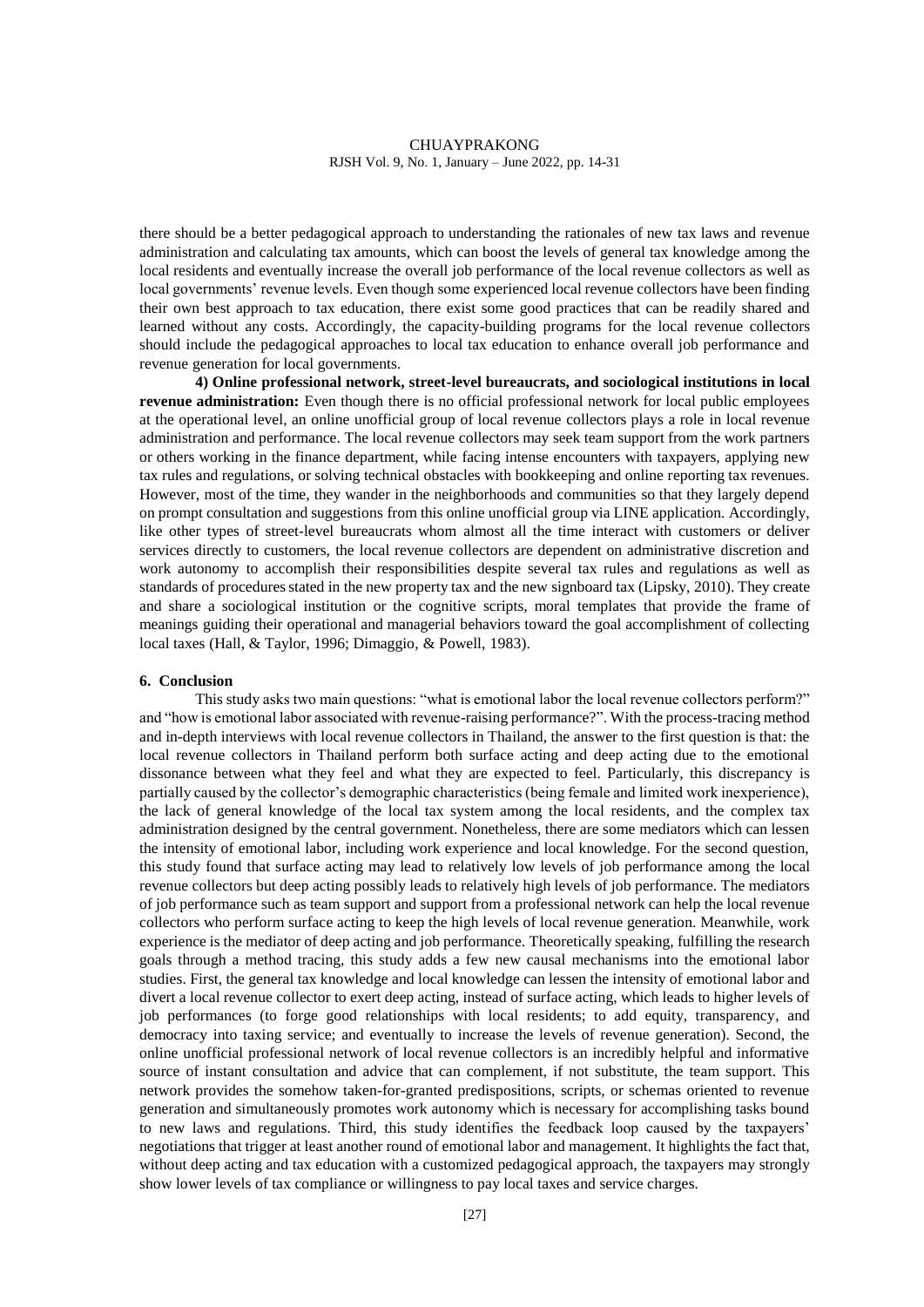Practically speaking, based on the theoretical and emergent findings, this study concludes that there are two main policy recommendations for policymakers in developing countries with a cash-based economy. First, the policymakers should be aware of the existence and the importance of emotional labor. Even though they cannot pay for emotive performance right away, they can start with the emotional labor training, the capacity-building programs based on emotional management, and the techniques for tax educations to promote the general tax knowledge among the local residents and villagers.

Note that there exist at least two methodological caveats or limitations that require future research on emotional labor and job performance. First, as the qualitative study with a process-tracing method, this study does not systematically take into account any confounders of emotional labor and job performance such as public service motivation, gender, burnout, and job satisfaction. Hence, the internal validity of the research results and findings is limited (Bennett, & Checkel, 2014). Second, this study applies the qualitative approach which is occasionally subject to internal consistency or intra-rater reliability by the data collector (Onwuegbuzie, 2003). Consequently, to control for confounders, future research should apply other research designs such as quantitative approach or mixed methodology with reliable instruments to increase levels of intra-rater reliability and internal validity. These types of studies especially in other countries or sociodemographic contexts can eventually (dis) confirm the causal relationships between emotional labor and job performance in the local revenue administration.

# **7. Acknowledgments**

This article is based on the pilot study of the research project entitled "How emotional labor matters in local revenue administration: The emotional labor among revenue collectors in Thailand's subnational government", which is funded by the Graduate School of Public Administration, National Institute of Development Administration (NIDA), Thailand.

#### **8. References**

- Allen, J. A., & Augustin, T. (2021). So much more than cheap labor! Volunteers engage in emotional labor. *The Social Science Journal*, 1-17. DOI: https://doi.org/10.1080/03623319.2021.1900671
- Ashforth, B. E., & Humphrey, R. H. (1993). Emotional labor in service roles: The influences of identity. *The Academy of Management Review*, *18*(1), 88–115.
- Becker, W. J., Cropanzano, R., Van Wagoner, P., & Keplinger, K. (2018). Emotional labor within teams: Outcomes of individual and peer emotional labor on perceived team support, extra-role behaviors, and turnover intentions. *Group & Organization Management*, *43*(1), 38-71.
- Bennett, A., & Checkel, J. T. (2014). *Process tracing: From metaphor to analytic tool*. Cambridge, UK: Cambridge University Press.
- Bishu, S. G., & Heckler, N. (2020). Women and men municipal managers doing and undoing gender. *Journal of Public Administration Research and Theory*, *30*(4), 1–17.
- Boyne, G. A. (2002). Concepts and indicators of local authority performance: An evaluation of the statutory frameworks in England and wales. *Public Money and Management*, *22*(2), 17–24.
- Bozeman, B. (2013). What organization theorists and public policy researchers can learn from one another: Publicness theory as a case-in-point. *Organization Studies*, *34*(2), 169–188.
- Brewer, G. A., & Walker, R. M. (2009). The impact of red tape on governmental performance: An empirical analysis. *Journal of Public Administration Research and Theory*, *20*(1), 233–257.
- Cheung, F. Y. L., & Tang, C. S. K. (2010). Effects of age, gender, and emotional labor strategies on job outcomes: Moderated mediation analyses. *Applied Psychology: Health and Well-Being*, *2*(3), 323– 339.
- Chi, N. W., & Grandey, A. A. (2019). Emotional labor predicts service performance depending on activation and inhibition regulatory fit. *Journal of Management*, *45*(2), 673–700.
- Collier, D. (2011). Understanding process tracing. *Political Science and Politics*, *44*(4), 823–830.
- Corburn, J. (2003). Bringing local knowledge into environmental decision making: Improving rrban planning for communities at risk. *Journal of Planning Education and Research*, *22*(4), 420–433.
- Corburn, J. (2007). Community knowledge in environmental health science: Co-producing policy expertise. *Environmental Science and Policy*, *10*(2), 150–161.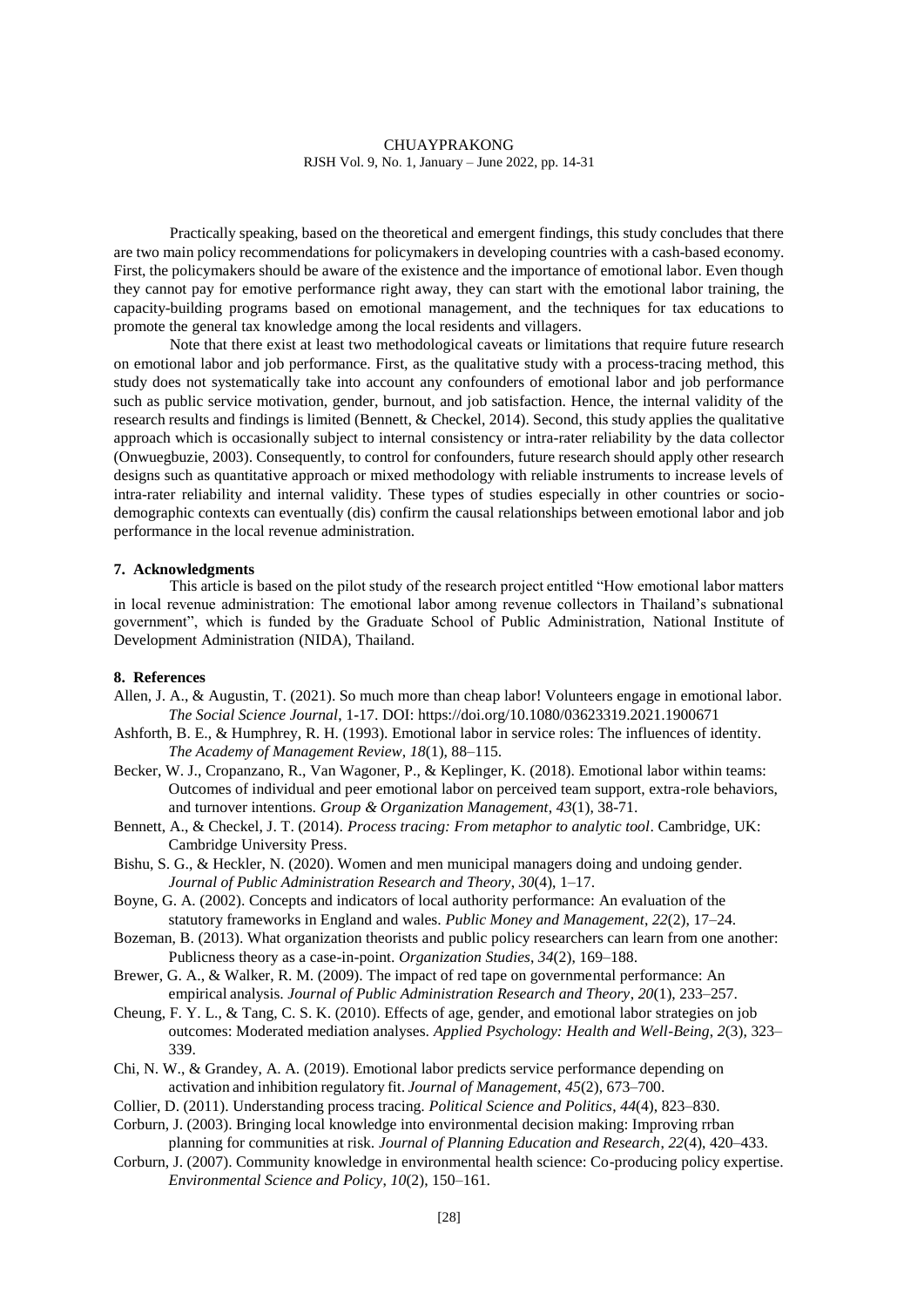Diefendorff, J. M., & Gosserand, R. H. (2003). Understanding the emotional labor process: A control theory perspective. *Journal of Organizational Behavior*, *24*(8), 945–959.

Dimaggio, P. J., & Powell, W. W. (1983). The iron cage revisited: Isomophism and collective rationality in organization fields. *American Sociological Review*, *48*(2), 147–160.

- Erickson, R., & Ritter, C. (2001). Emotional labor, burnout, and inauthenticity: Does gender matter? *Social Psychology Quarterly*, *64*(2), 146–163.
- Falleti, T. G. (2016). Process tracing of extensive and intensive processes. *New Political Economy*, *21*(5), 455–462.
- Fujii, L. A. (2018). *Interviewing in social science research: A relational approach*. London, UK: Taylor & Francis.
- George, A. L., & Bennett, A. (2005). *Case studies and theory development in social sciences*. Massachusetts, US: MIT Press.
- Gerring, J. (2012). *Social Science Methodology: A Unified Framework*. Cambridge, UK: Cambridge University Press.
- Gerring, J. (2017). *Case Study Research: Principles and practices* (2nd ed.). Cambridge, UK: Cambridge University Press.
- Glaser, B. G., & Strauss, A. L. (2006). *The discovery of grounded theory: Strategies for qualitative research*. Devon, UK: Aldine Transaction.
- Grandey, A. A., & Sayre, G. M. (2019). Emotional labor: Regulating emotions for a wage. *Current Directions in Psychological Science*, *28*(2), 131–137.
- Guy, M. E., & Lee, H. J. (2015). How emotional intelligence mediates emotional labor in public service jobs. *Review of Public Personnel Administration*, *35*(3), 261–277.
- Guy, M. E., Mastracci, S. H., & Yang, S. B. (2019). Introduction: Why emotional labor matters in public service. In M. E. Guy, S. H. Mastracci, & S. B. Yang (Eds.), *The Palgrave Handbook of Global Perspectives on Emotional Labor in Public Service* (pp. 1–21). London, UK: Palgrave Macmillan.
- Guy, M. E., Newman, M. A., & Mastracci, S. H. (2008). *Emotional Labor: Putting the Service in the Public Service*. New York, US: M.E. Sharpe.
- Hall, P. A., & Taylor, R. C. R. (1996). Political Science and the three new institutionalisms. *Political Studies*, *44*(5), 936–957.
- Herd, P., & Moynihan, D. P. (2019). *Administrative burden: Policymaking by other means*. New York, UK: Russell Sage Foundation.
- Hochschild, A. R. (1983). *The Managed Heart: Commercialization of Human Feeling with a New Afterword*. California, US: University of California Press.
- Holman, D., Martinez-Iñigo, D., & Totterdell, P. (2008). Emotional labor, well-being, and performance. In S. Cartwright & C. L. Cooper (Eds.), *The Oxford Handbook of Organizational Well Being* (Issue June, pp. 1–25). Oxford, US: Oxford University Press.
- Hsieh, C. W. (2019). Understanding emotional labor in situational contexts: How mistreatment matters. In M. E. Guy, S. H. Mastracci, & S. B. Yang (Eds.), *The Palgrave Handbook of Global Perspectives on Emotional Labor in Public Service* (pp. 149–171). London, UK: Palgrave Macmillan.
- Hülsheger, U. R., Lang, J. W. B., & Maier, G. W. (2010). Emotional labor, strain, and performance: Testing reciprocal relationships in a longitudinal panel study. *Journal of Occupational Health Psychology*, *15*(4), 505–521.
- Hur, W. M., Shin, Y., & Moon, T. W. (2020). Linking motivation, emotional labor, and service performance from a self-determination perspective. *Journal of Service Research*, *December*, 1–15. https://doi.org/10.1177/1094670520975204
- Jakobsen, M. L. F., & Mortensen, P. B. (2016). Rules and the Doctrine of Performance Management. *Public Administration Review*, *76*(2), 302–312.
- Kammeyer-Mueller, J. D., Rubenstein, A. L., Long, D. M., Odio, M. A., Buckman, B. R., Zhang, Y., & Halvorsen-Ganepola, M. D. K. (2012). A meta-analytic structural model of dispositonal affectivity and emotional labor. *Personnel Psychology*, *66*(1), 47–90.
- Klein, H. J. (1989). An integrated control theory of work motivation. *The Academy of Management Journal*, *14*(2), 150–172.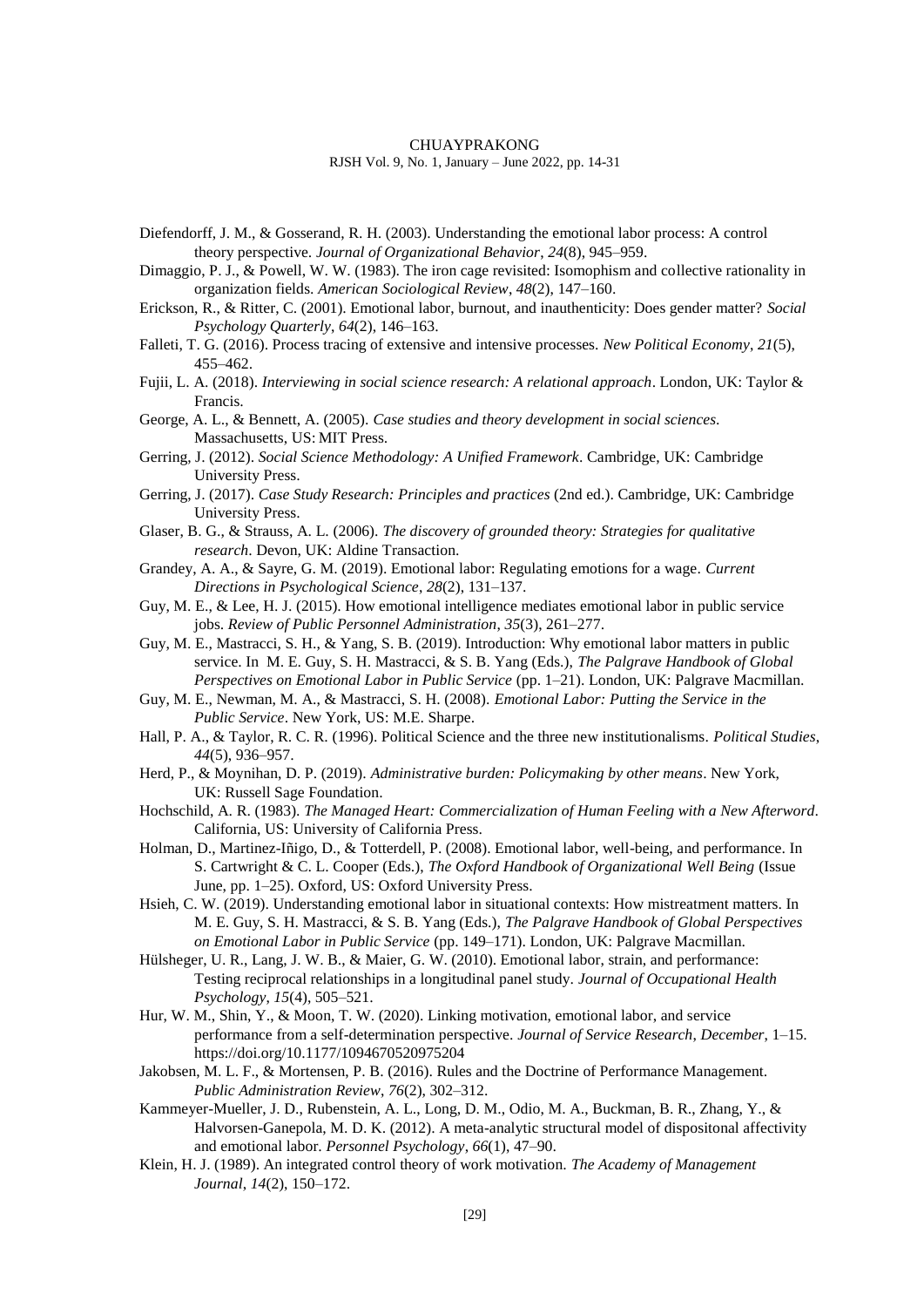- Leavy, P. (2017). *Research design: Quantitative, qualitative, and community-based participatory reserach approaches*. New York, US: The Guilford Press.
- Lee, H. J. (2021). Does ethical leadership benefit emotional labor outcomes in public service? *International Journal of Public Administration*, *44*(4), 311–321.
- Lee, M. S., & Kim, H. S. (2020). The effects of service employee resilience on emotional labor: Doublemediation of person–job fit and work engagement. *International Journal of Environmental Research and Public Health*, *17*(19), 1–15.
- Li, G., Fang, Y., Song, Y., Chen, J., & Wang, M. (2020). Effects of family encouragement on migrant workers' return-to-hometown intention and turnover: The moderating role of career-related concerns. *Career Development International*, *25*(2), 165–185.
- Lipsky, M. (2010). *Street-level bureaucracy: Dilemmas of the individual in public services*. New York, US: Russell Sage Foundation.
- Liu, Y., Prati, L. M., Perrewé, P. L., & Ferris, G. R. (2008). The relationship between emotional resources and emotional labor: An exploratory study. *Journal of Applied Social Psychology*, *38*(10), 2410– 2439.
- Lively, K. J. (2013). Social and cultural influencers: Gender effects on emotional labor at work and at home. In A. A. Grandey, J. M. Diefendorff, & D. E. Rupp (Eds.), *Emotional Labor in the 21st Century: Diverse Perspectives on Emotion Regulation at Work* (pp. 223–249). New York, US: Routledge.
- Ma, S., Silva, M. G., Trigo, V., & Callan, V. J. (2020). The influence of emotional labor and emotional intelligence on job performance: Does ownership type matter? A comparison of public and private organizations in China. *International Journal of Public Administration*, *43*(9), 745–756.
- Mahoney, J. (2015). Process tracing and historical explanation. *Security Studies*, *24*(2), 200–218.
- Mastracci, S. H., Newman, M. A., & Guy, M. E. (2010). Emotional Labor: Why and How to Teach It. *Journal of Public Affairs Education*, *16*(2), 123–141.
- Mastracci, S. H., Newman, M. a, & Guy, M. E. (2006). Appraising emotional work: Determining whether emotional labor is valued in governmental jobs. *American Review of Public Administration*, *36*(2), 123–138.
- Maynard-Moody, S., & Mushenno, M. C. (2003). *Cops, Teachers, Counselors: Stories from the Front Lines of Public Service*. Michigan, US: University of Michigan Press.
- Meier, K. J., Mastracci, S. H., & Wilson, K. (2006). Gender and emotional labor in public organizations: An empirical examination of the link to performance. *Public Administration Review*, *66*(6), 899– 909.
- Miles, M. B., & Huberman, M. A. (1994). *Qualitative Data Analysis* (2nd ed.). New York, US: Sage Publications Ltd.
- Morris, J. A., & Feldman, D. C. (1996). The dimensions, antecedents, and consequences of emotional labor. *The Academy of Management Review*, *21*(4), 986–1010.
- Morse, J. M., Stern, P. N., Corbin, J., Bowers, B., Charmaz, K., & Clarke, A. E. (2009). *Developing grounded theory: The second generation*. London, UK: Taylor & Francis.
- Moynihan, D., Herd, P., & Harvey, H. (2014). Administrative burden: Learning, psychological, and compliance costs in citizen-state interactions. *Journal of Public Administration Research & Theory*, *25*(1), 43–69.
- National Audit Office of the United Kingdom. (2008). *Benchmarking of tax administration*. EROSai Congress. Retrived form https://www.eurosai.org/handle404?exporturi=/export/sites/eurosai/.content/documents/training/tra ining-committe/Benchmarking-of-Tax-AdministrationsFinal-Report.pdf
- Nguyen, H., Groth, M., & Johnson, A. (2016). When the going gets tough, the tough keep working: Impact of emotional labor on absenteeism. *Journal of Management*, *42*(3), 615–643.
- Nisar, M. A. (2018). Children of a lesser god: Administrative burden and social equity in Citizen-state interactions. *Journal of Public Administration Research and Theory*, *28*(1), 104–119.
- Nixon, A. E., Yang, L. Q., Spector, P. E., & Zhang, X. (2011). Emotional labor in china: Do perceived organizational support and gender moderate the process? *Stress and Health*, *27*(4), 289–305.